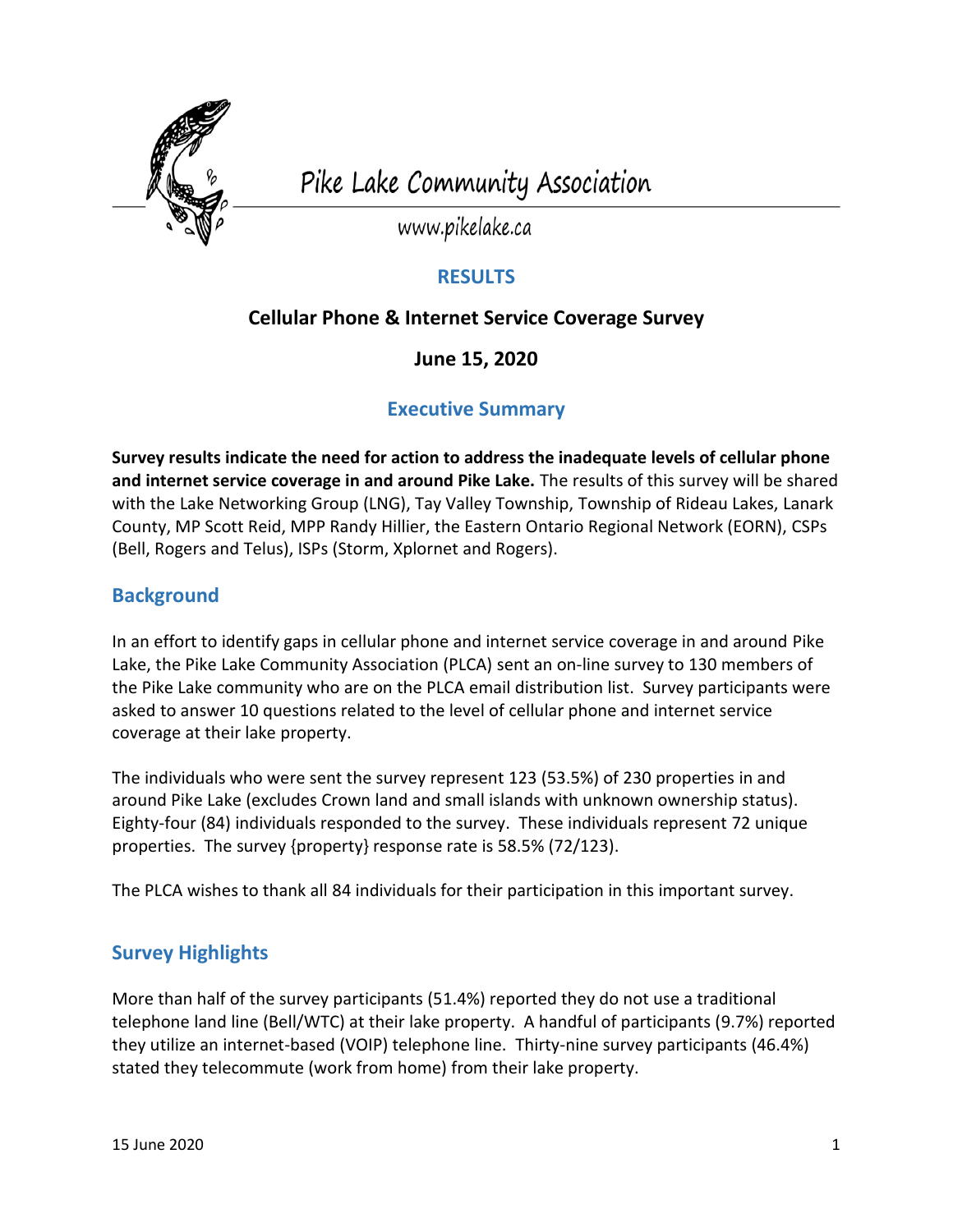### **Cellular Phone Service Coverage**

Fifty (59.5%) survey participants reported having the ability to use their cellular phone at their lake property. The top three cellular phone service providers (CSP) reported to be utilized by these cellular phone users are Rogers (56.0%), Bell (34.0%) and Telus (8.0%). An additional 32 (38.1%) survey participants reported they do not use their cellular phone because of service coverage limitations. Of the survey participants who do use their cellular phone, 28 (56.0%) reported having adequate cellular phone service no more than 50% of the time. The top three CSPs with reported service coverage less than 50% of the time are Bell (53.6%), Rogers (32.1%) and Telus (7.1%).



**\*** *do not use because of service coverage limitations***.**

Over half (60.0%) of cellular phone users reported they telecommute (work from home) from their lake property. Fourteen (28.0%) cellular phone users reported installing a signal booster to receive or improve their signal but only 6 (42.9%) of these users reported having adequate service more than 50% of the time. Two (4.0%) cellular phone users reported they installed a tower to receive or improve their service. These users reported having adequate service more than 50% of the time. An additional 2 individuals reported they installed a tower to receive or improve their cellular phone signal but could not use their cellular phone due to service coverage limitations.

Eleven cellular phone users (22.0%) reported the need to call 911 from their cell phone. Seven of these users (63.6%) reported they were unsuccessful in reaching 911. Their reported CSPs are Bell, Rogers and Telus.

Three cellular phone users (6.0%) reported utilizing a USA-based CSP, all of which reported having a Canadian home address.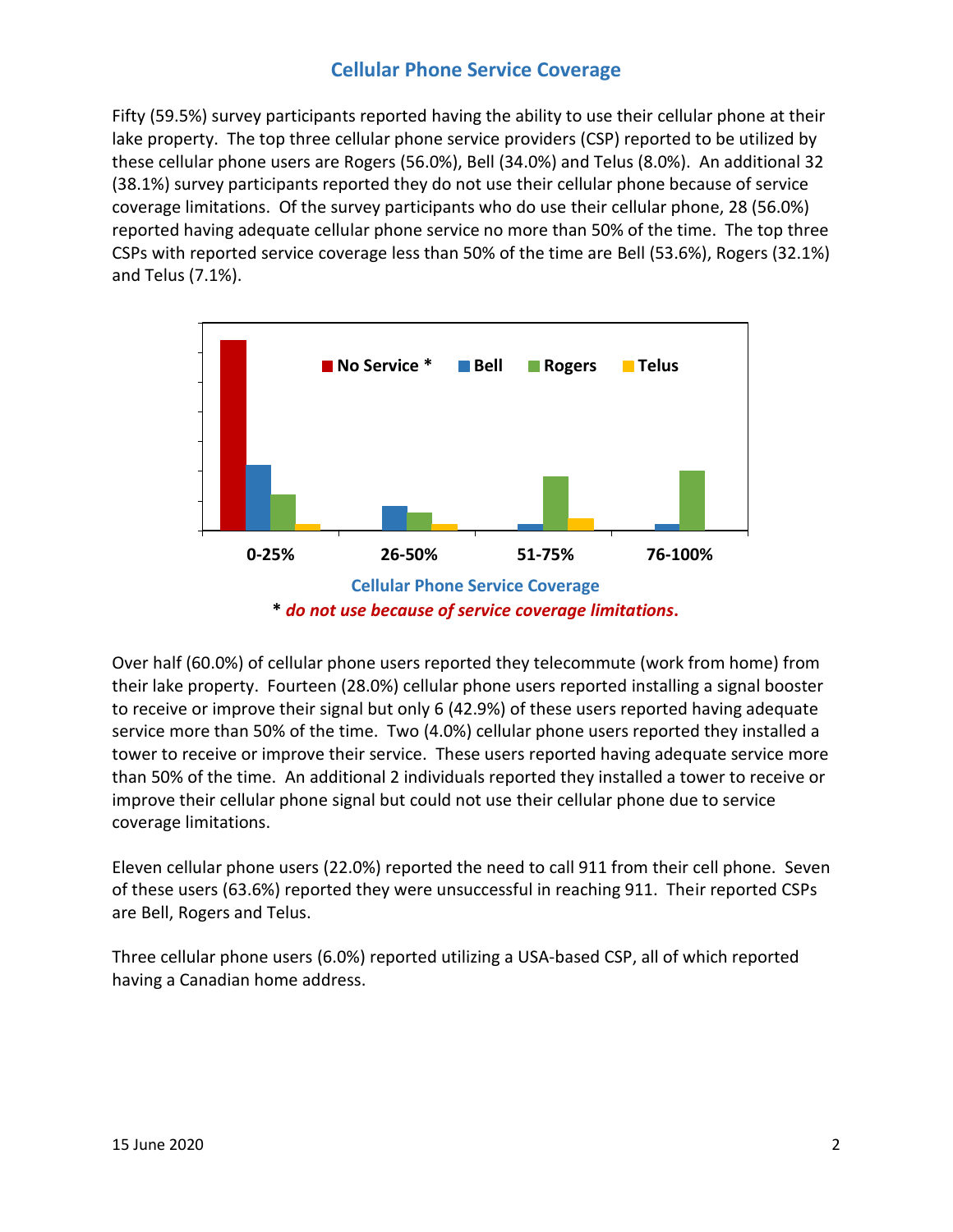## **Internet Service Coverage**

Twenty-nine properties (40.3%) reported having internet service at their lake property. Of these, the top three internet service providers (ISP) utilized at lake properties are Storm (44.8%), Xplornet (37.9%) and Rogers (13.8%). An additional twenty-seven properties (37.5%) reported they do not utilize internet service because of service coverage limitations.

The three types of internet service utilized by lake properties are fixed wireless (44.8%), satellite (41.4%) and turbo/rocket hub (13.8%).

Of the 29 properties utilizing the internet, 11 (37.9%) reported having adequate internet service less than 75% of the time. Over half (65.5%) of the properties utilizing the internet reported having 1 or more individuals telecommuting (work from home) from their lake property. Over half (52.6%) of these properties reported having adequate internet service less than 75% of the time. An additional 11 telecommuters (36.7%) reported not using the internet due to service coverage limitations.



Nine properties utilizing the internet (31.0%) reported they installed a tower in order to receive or improve their internet signal. Two (22.2%) of these properties reported adequate internet service less than 75% of the time.

Almost half (45.8%) of lake properties reported they would consider saying yes if asked by a CSP or ISP for their permission to allow them to install a tower on their property that would provide cellular and/or internet service to one or more properties around the lake.

Survey questions and corresponding participant response details are provided on the following pages. Also available for viewing and/or downloading are property-specific colour-coded cellular phone and internet service coverage distribution maps for Pike Lake. We have also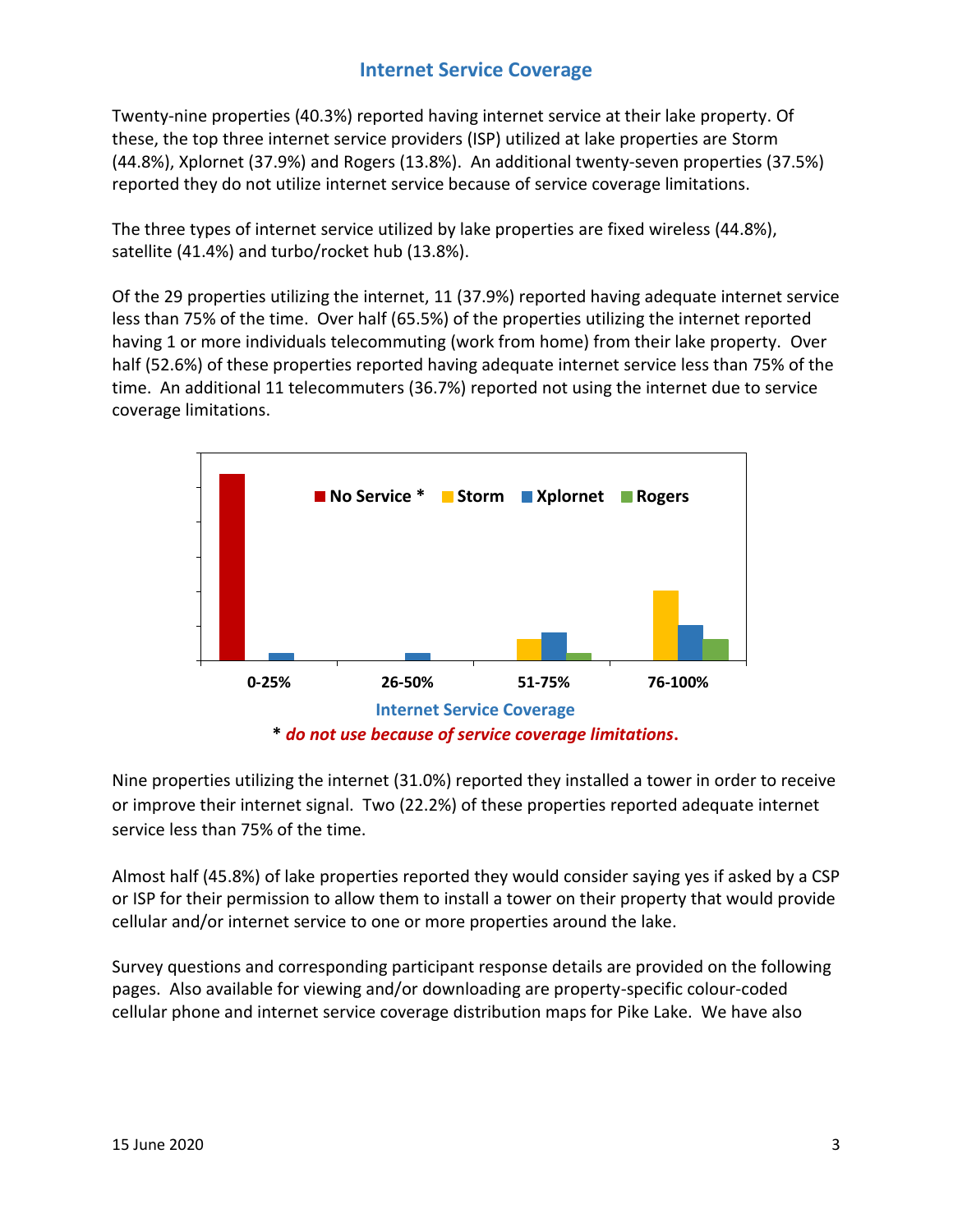provided a list containing comments and service coverage issues reported by survey participants (identifying information removed).

### **Conclusion**

#### **Clearly, these results indicate the need for action to address the inadequate levels of cellular phone and internet service coverage in and around Pike Lake.**

As mentioned above, the results of this survey will be shared with the Lake Networking Group (LNG), Tay Valley Township, Township of Rideau Lakes, Lanark County, MP Scott Reid, MPP Randy Hillier, the Eastern Ontario Regional Network (EORN), CSPs (Bell, Rogers and Telus), ISPs (Storm, Xplornet and Rogers).

Should you have any questions or concerns, please contact me at info@pikelake.ca

Regards, Naomi Fowlie, President Pike Lake Community Association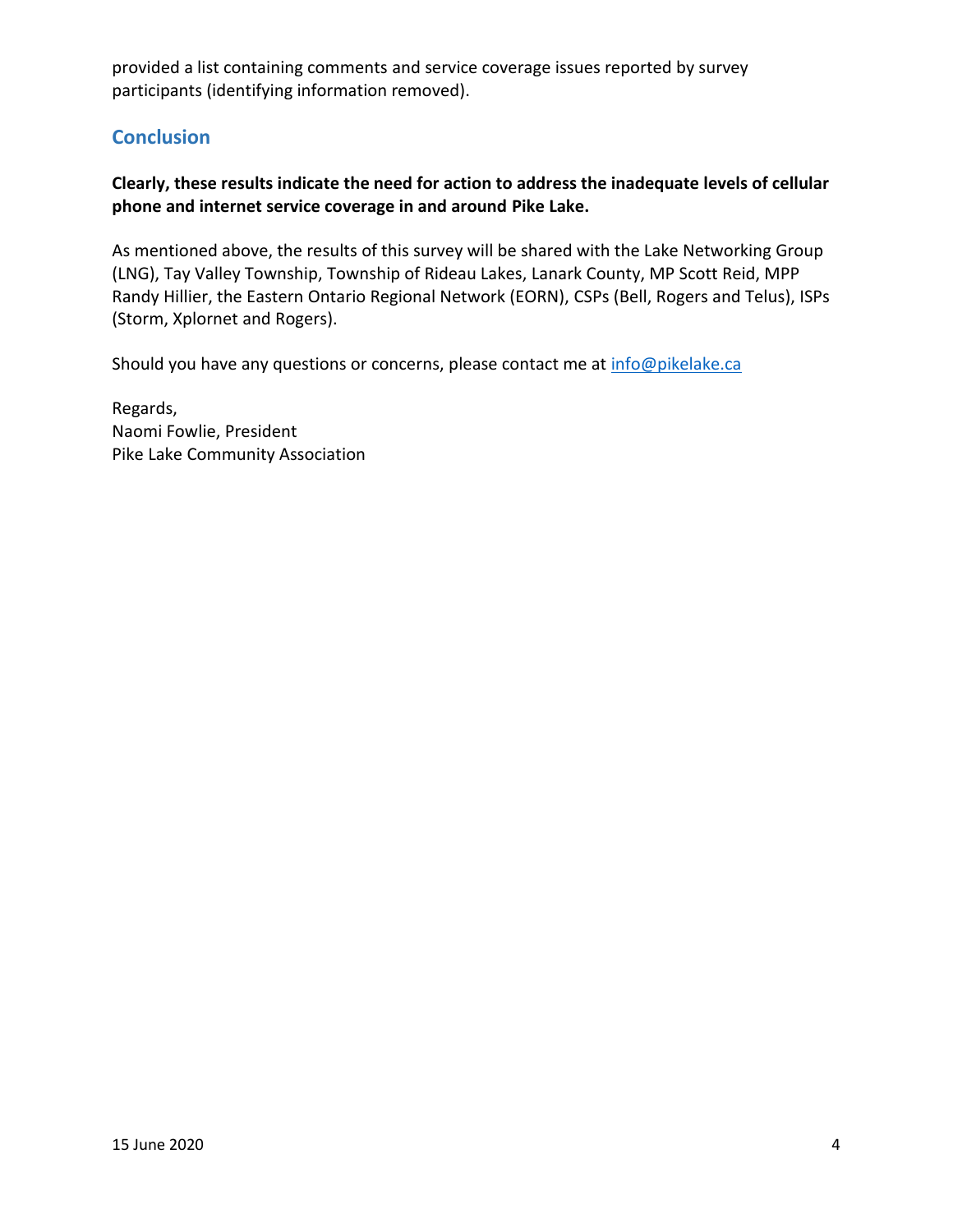#### **Survey Questions and Responses**

**Questions 1 to 3.** Name, email address and phone number of the person completing this form.

> **84 individual survey participants self-identified and provided their email address and phone number.**

**Question 4.** What is the civic address at your lake property (include your blue/white PIN# and Lane/Road name)? This will help us map coverage in your area.

> **Civic addresses were provided for 72 unique properties whose lake property is located on the Lane/Road names provided below.**

| <b>Byrnes Road</b>         | 3              | 4.17%  |
|----------------------------|----------------|--------|
| <b>Country Road</b>        | $\mathbf{1}$   | 1.39%  |
| <b>Grants Creek Road</b>   | 5              | 6.94%  |
| Pike Lake Route 1          | 10             | 13.89% |
| Pike Lake Route 1 A        | 6              | 8.33%  |
| Pike Lake Route 1 C        | 2              | 2.78%  |
| <b>Pike Lake Route 1 E</b> | 3              | 4.17%  |
| <b>Pike Lake Route 5</b>   | 1              | 1.39%  |
| <b>Pike Lake Route 6</b>   | 2              | 2.78%  |
| <b>Pike Lake Route 7</b>   | 1              | 1.39%  |
| <b>Pike Lake Route 9</b>   | 5              | 6.94%  |
| <b>Pike Lake Route 11</b>  | $\overline{2}$ | 2.78%  |
| Pike Lake Route 11 A       | $\mathbf{1}$   | 1.39%  |
| <b>Pike Lake Route 12</b>  | $\overline{2}$ | 2.78%  |
| Pike Lake Route 12 A       | $\overline{2}$ | 2.78%  |
| Pike Lake Route 13 A       | 1              | 1.39%  |
| <b>Pike Lake Route 16</b>  | 6              | 8.33%  |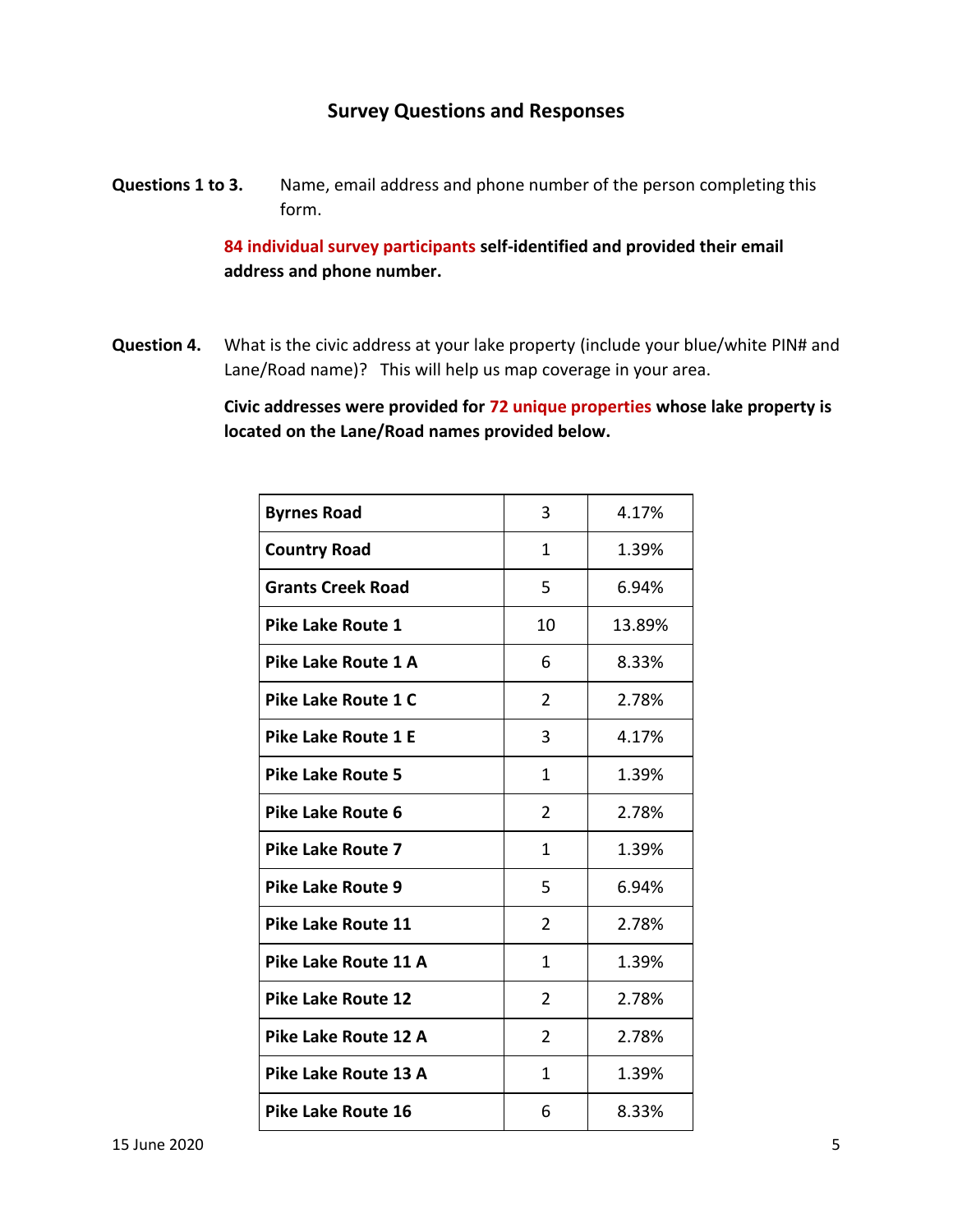| Pike Lake Route 16 A      | 3  | 4.17%   |
|---------------------------|----|---------|
| Pike Lake Route 16 C      | 2  | 2.78%   |
| <b>Pike Lake Route 17</b> | 5  | 6.94%   |
| Pike Lake Route 17 A      | 4  | 5.56%   |
| Pike Lake Route 17 C      | 2  | 2.78%   |
| <b>Scotch Line Road</b>   | 2  | 2.78%   |
| <b>Sumac Hill</b>         | 1  | 1.39%   |
| Total                     | 72 | 100.00% |

**Question 4(a).** Is your lake property located on an island (or water access only)?

| No           | 72 | 100.00% |
|--------------|----|---------|
| <b>Total</b> | 72 | 100.00% |

**Question 5.** Do you have a telephone land line at your lake property such as Bell or Westport Telephone?

| No           | 37 | 51.39%  |
|--------------|----|---------|
| Yes          | 35 | 48.61%  |
| <b>Total</b> | 72 | 100.00% |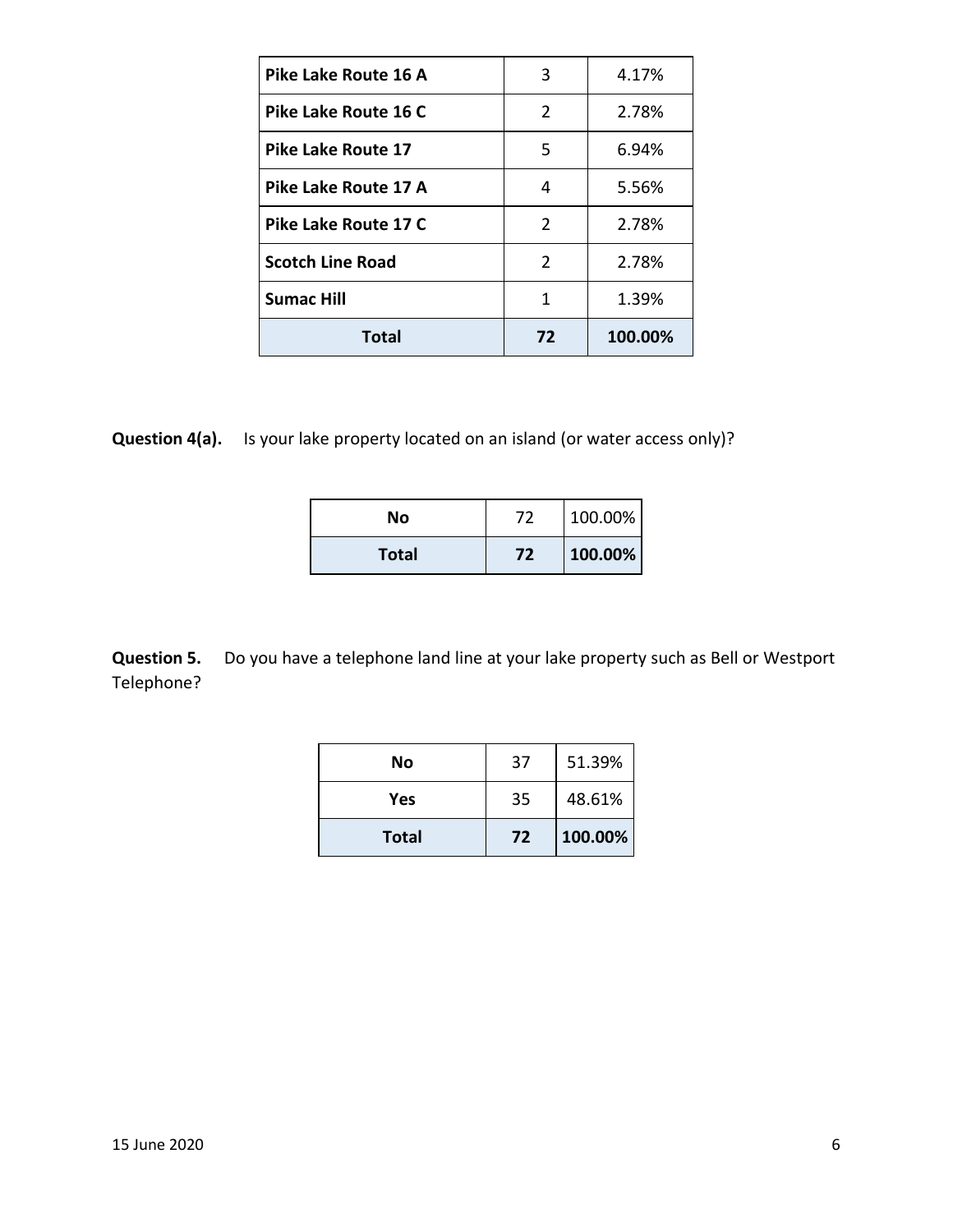**Question 6.** Do you have an internet-based (VOIP) telephone line at your lake property?

| No           | 65 | 90.28%  |
|--------------|----|---------|
| Yes          |    | 9.72%   |
| <b>Total</b> | 72 | 100.00% |

**Question 7.** Do you ever telecommute (work from home) at your lake property?

| No           | 45 | 53.57%  |
|--------------|----|---------|
| Yes          | 39 | 46.43%  |
| <b>Total</b> | 84 | 100.00% |

# **Cellular Phone Service Coverage Questions and Responses**

**Question 8.** Do you use a cellular phone at your lake property?

| No because of service coverage limitations | 32 | 38.10%  |
|--------------------------------------------|----|---------|
| No by choice                               |    | 2.38%   |
| Yes                                        | 50 | 59.52%  |
| Total                                      | 84 | 100.00% |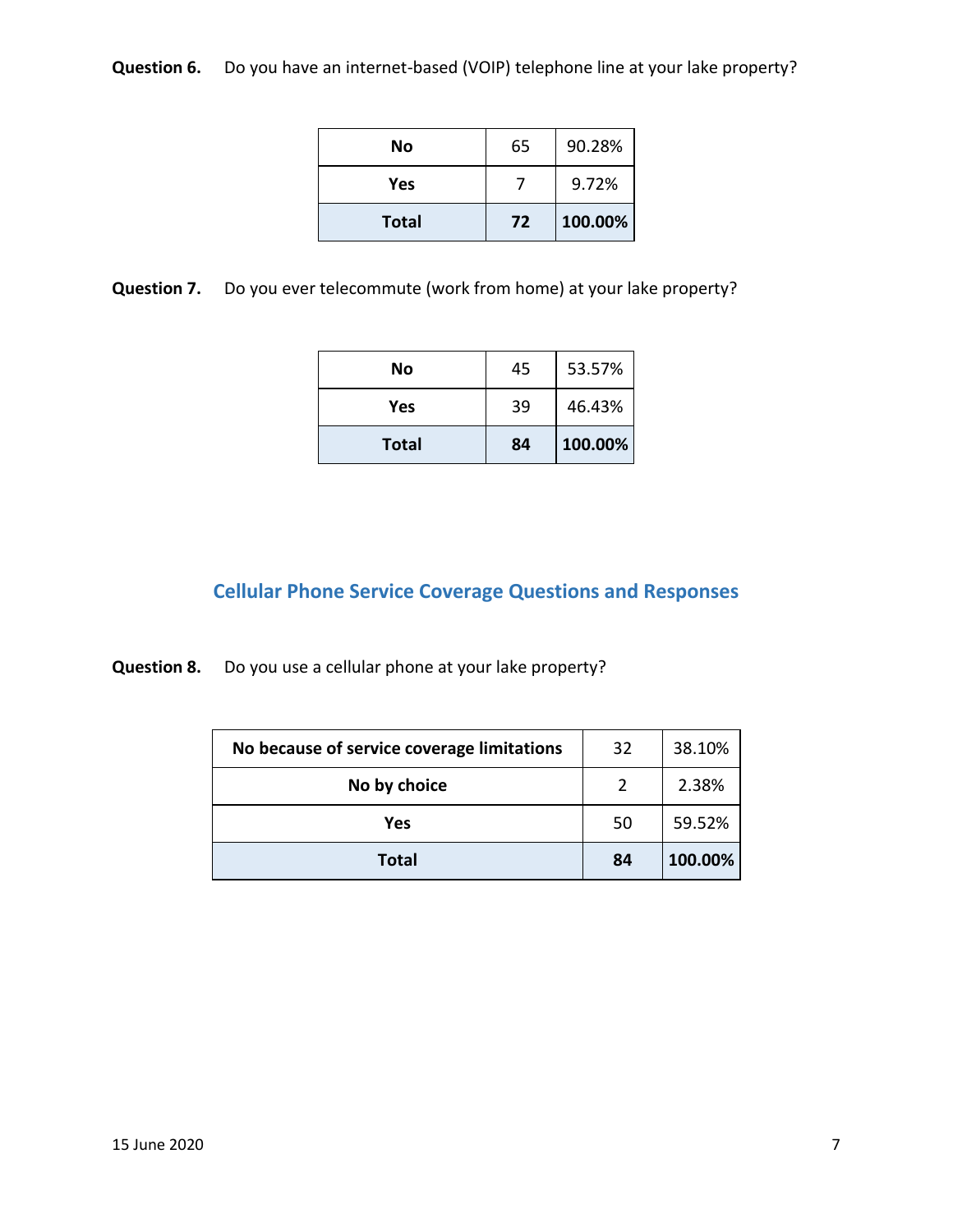| Q8(d). WHO IS YOUR<br><b>CELLULAR PHONE</b> | Q8. Do you use a cellular phone at your lake<br>property? |                  |                         |                |
|---------------------------------------------|-----------------------------------------------------------|------------------|-------------------------|----------------|
| {NETWORK} SERVICE<br><b>PROVIDER?</b>       | No because of<br>service coverage<br>limitations          | No by choice     | Yes                     | <b>Total</b>   |
| <b>Bell</b>                                 | 12                                                        | $\mathbf 0$      | 15                      | 27             |
| Row%                                        | 44.44%                                                    | 0.00%            | 55.56%                  | 100.00%        |
| Col%                                        | 37.50%                                                    | 0.00%            | 30.00%                  | 32.14%         |
| <b>Bell + Rogers</b>                        | $\mathbf 0$                                               | $\mathbf 0$      | $\overline{2}$          | $\overline{2}$ |
| Row%                                        | 0.00%                                                     | 0.00%            | 100.00%                 | 100.00%        |
| Col%                                        | 0.00%                                                     | 0.00%            | 4.00%                   | 2.38%          |
| <b>Bell + Telus</b>                         | $\mathbf{1}$                                              | $\mathbf 0$      | $\bf{0}$                | $\mathbf{1}$   |
| Row%                                        | 100.00%                                                   | 0.00%            | 0.00%                   | 100.00%        |
| Col%                                        | 3.13%                                                     | 0.00%            | 0.00%                   | 1.19%          |
| <b>Primus</b>                               | $\mathbf 0$                                               | $\mathbf 0$      | $\mathbf{1}$            | $\mathbf{1}$   |
| Row%                                        | 0.00%                                                     | 0.00%            | 100.00%                 | 100.00%        |
| Col%                                        | 0.00%                                                     | 0.00%            | 2.00%                   | 1.19%          |
| <b>Rogers</b>                               | 13                                                        | $\mathbf 0$      | 26                      | 39             |
| Row%                                        | 33.33%                                                    | 0.00%            | 66.67%                  | 100.00%        |
| Col%                                        | 40.63%                                                    | 0.00%            | 52.00%                  | 46.43%         |
| <b>Shaw</b>                                 | $\mathbf{1}$                                              | $\boldsymbol{0}$ | 0                       | $\mathbf{1}$   |
| Row%                                        | 100.00%                                                   | 0.00%            | 0.00%                   | 100.00%        |
| Col%                                        | 3.13%                                                     | 0.00%            | 0.00%                   | 1.19%          |
| <b>T</b> Mobile                             | $\mathbf 0$                                               | $\pmb{0}$        | $\mathbf{1}$            | $\mathbf{1}$   |
| Row%                                        | 0.00%                                                     | 0.00%            | 100.00%                 | 100.00%        |
| Col%                                        | 0.00%                                                     | 0.00%            | 2.00%                   | 1.19%          |
| <b>Telus</b>                                | 5                                                         | $\mathbf 0$      | $\overline{\mathbf{4}}$ | 9              |
| Row%                                        | 55.56%                                                    | 0.00%            | 44.44%                  | 100.00%        |
| Col%                                        | 15.63%                                                    | 0.00%            | 8.00%                   | 10.71%         |
| Videotron                                   | $\mathbf 0$                                               | $\mathbf 0$      | $\mathbf{1}$            | $\mathbf{1}$   |
| Row%                                        | 0.00%                                                     | 0.00%            | 100.00%                 | 100.00%        |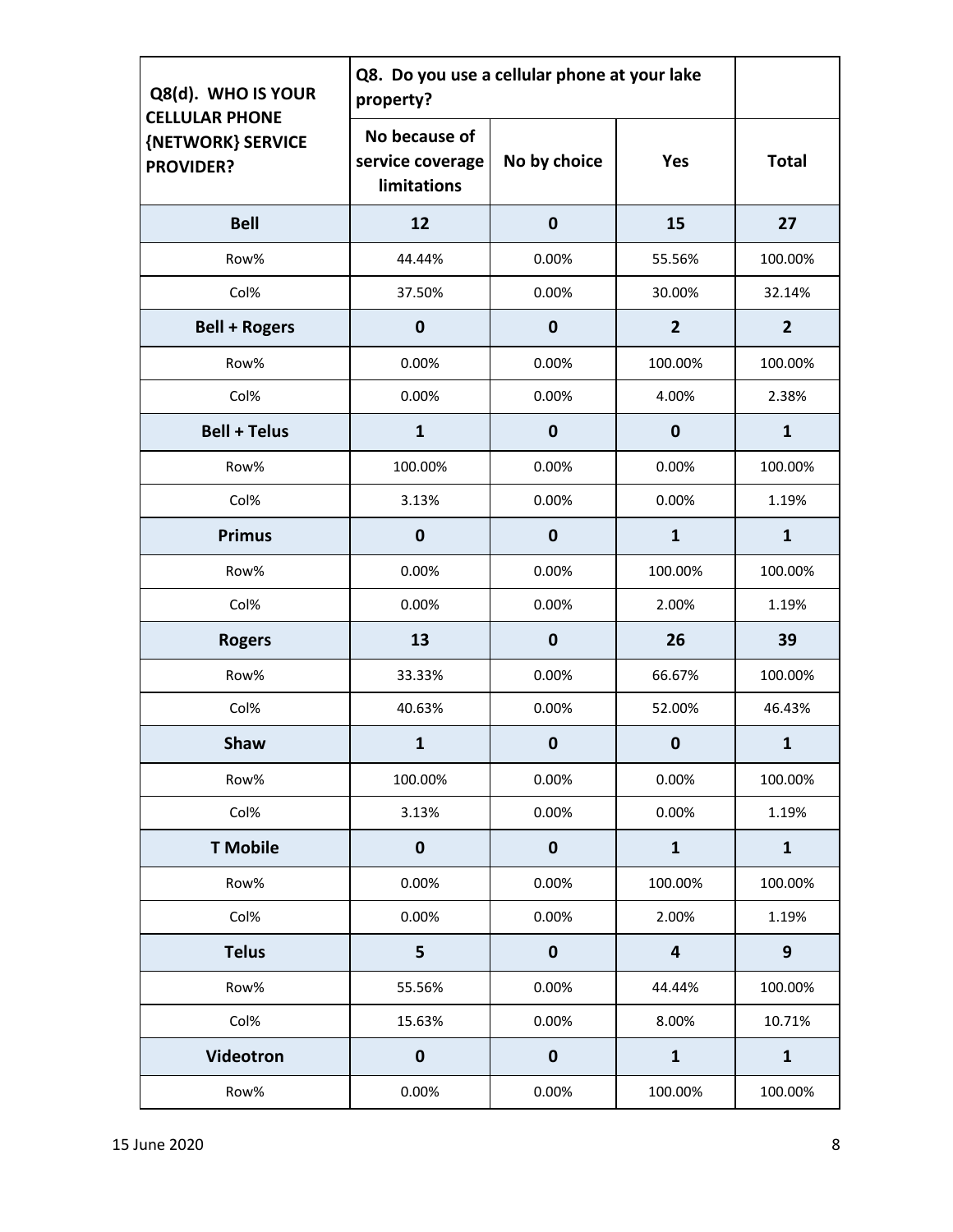| Col%         | 0.00%   | 0.00%          | 2.00%   | 1.19%          |
|--------------|---------|----------------|---------|----------------|
| N/A          | 0       | $\overline{2}$ | 0       | $\overline{2}$ |
| Row%         | 0.00%   | 100.00%        | 0.00%   | 100.00%        |
| Col%         | 0.00%   | 100.00%        | 0.00%   | 2.38%          |
| <b>TOTAL</b> | 32      | 2              | 50      | 84             |
| Row%         | 38.10%  | 2.38%          | 59.52%  | 100.00%        |
| Col%         | 100.00% | 100.00%        | 100.00% | 100.00%        |

**Question 8(a).** What percentage of the time do you have adequate cellular phone service at your lake property?

| $0 - 25%$         | 18 | 21.95%  |
|-------------------|----|---------|
| $26 - 50%$        | 10 | 12.20%  |
| 51 - 75%          | 11 | 13.41%  |
| 76 - 100%         | 11 | 13.41%  |
| <b>NO SERVICE</b> | 32 | 39.02%  |
| <b>Total</b>      | 82 | 100.00% |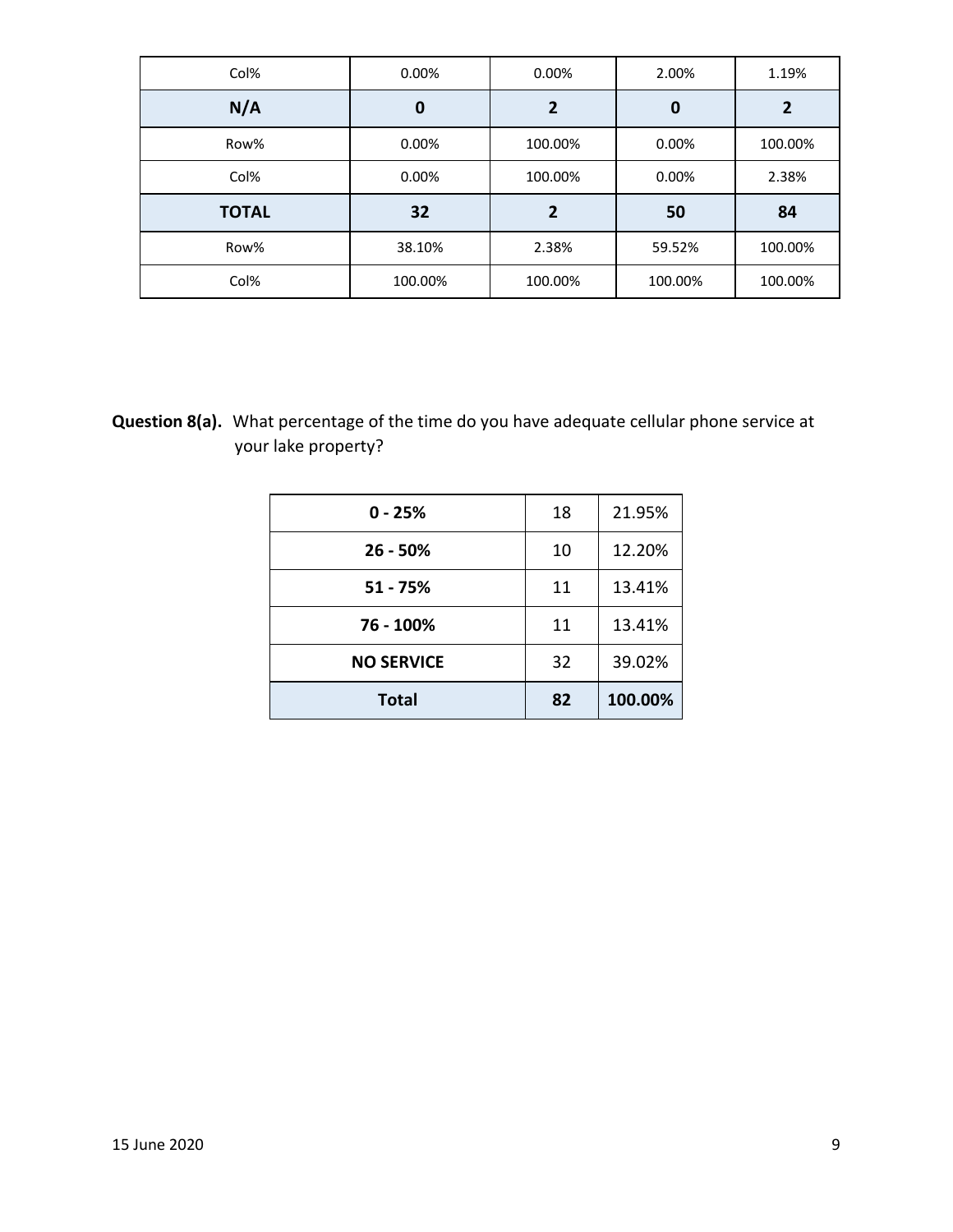| Q8(a). WHAT PERCENTAGE<br>OF THE TIME DO YOU HAVE<br><b>ADEQUATE CELLULAR PHONE</b> | Q7. Do you ever telecommute<br>(work from home) at your lake<br>property? |                |              |
|-------------------------------------------------------------------------------------|---------------------------------------------------------------------------|----------------|--------------|
| <b>SERVICE AT YOUR LAKE</b><br><b>PROPERTY?</b>                                     | <b>No</b>                                                                 | <b>Yes</b>     | <b>Total</b> |
| $0 - 25%$                                                                           | 6                                                                         | 12             | 18           |
| Row%                                                                                | 33.33%                                                                    | 66.67%         | 100.00%      |
| Col%                                                                                | 13.95%                                                                    | 30.77%         | 21.95%       |
| $26 - 50%$                                                                          | $\overline{\mathbf{4}}$                                                   | 6              | 10           |
| Row%                                                                                | 40.00%                                                                    | 60.00%         | 100.00%      |
| Col%                                                                                | 9.30%                                                                     | 15.38%         | 12.20%       |
| $51 - 75%$                                                                          | $\overline{\mathbf{4}}$                                                   | $\overline{7}$ | 11           |
| Row%                                                                                | 36.36%                                                                    | 63.64%         | 100.00%      |
| Col%                                                                                | 9.30%                                                                     | 17.95%         | 13.41%       |
| 76 - 100%                                                                           | 6                                                                         | 5              | 11           |
| Row%                                                                                | 54.55%                                                                    | 45.45%         | 100.00%      |
| Col%                                                                                | 13.95%                                                                    | 12.82%         | 13.41%       |
| <b>NO SERVICE</b>                                                                   | 23                                                                        | 9              | 32           |
| Row%                                                                                | 71.88%                                                                    | 28.13%         | 100.00%      |
| Col%                                                                                | 53.49%                                                                    | 23.08%         | 39.02%       |
| <b>TOTAL</b>                                                                        | 43                                                                        | 39             | 82           |
| Row%                                                                                | 52.44%                                                                    | 47.56%         | 100.00%      |
| Col%                                                                                | 100.00%                                                                   | 100.00%        | 100.00%      |

# **Question 8(b).** Did you install a cellular phone signal booster to receive or improve your cellular phone signal?

| No           | 68 | 82.93%  |
|--------------|----|---------|
| Yes          | 14 | 17.07%  |
| <b>Total</b> | 82 | 100.00% |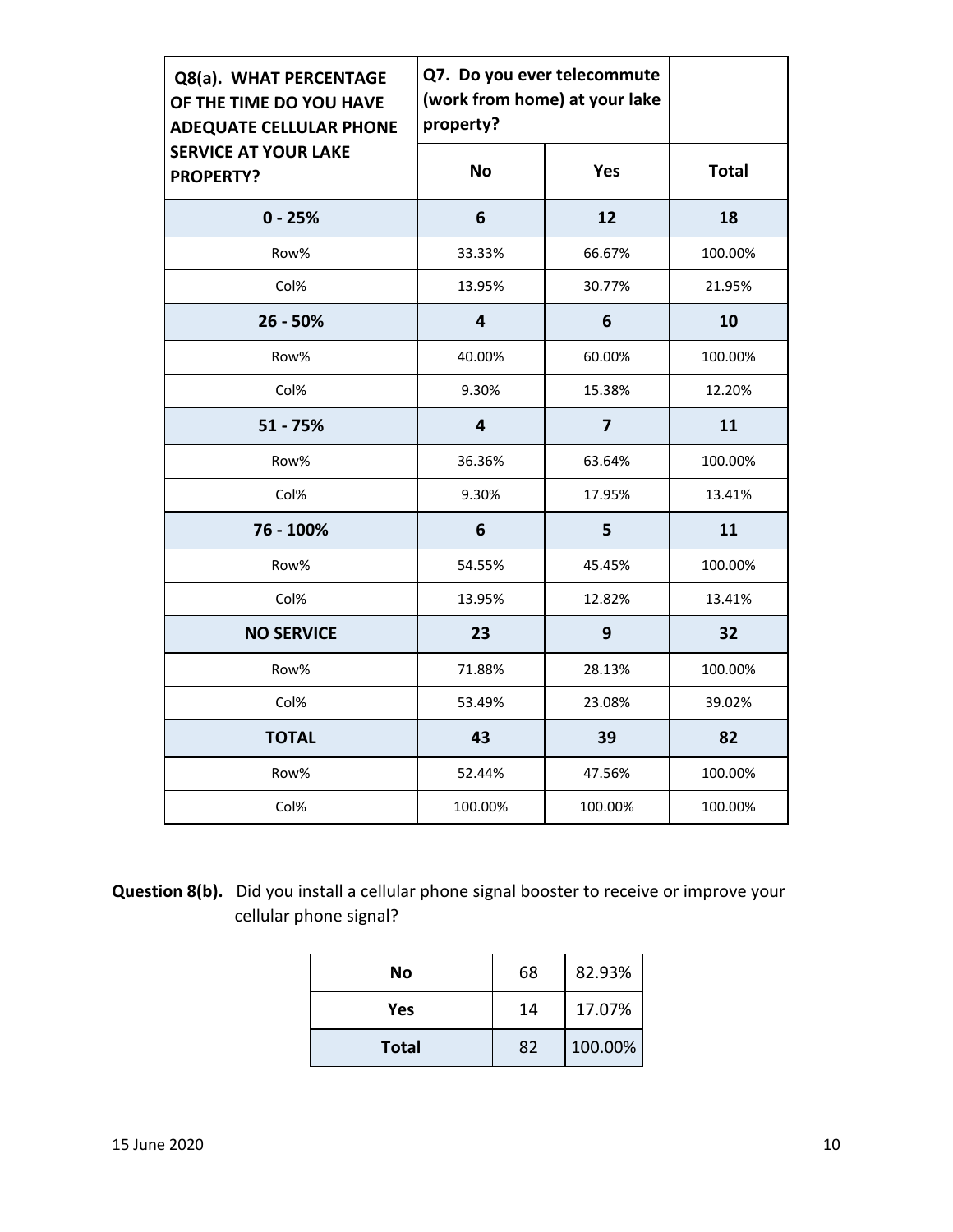| Q8(a). WHAT PERCENTAGE OF THE<br>TIME DO YOU HAVE ADEQUATE<br><b>CELLULAR PHONE SERVICE AT YOUR</b> | Q8(b). Did you install a<br>cellular phone signal booster<br>to receive or improve your<br>cellular phone signal? |                |              |
|-----------------------------------------------------------------------------------------------------|-------------------------------------------------------------------------------------------------------------------|----------------|--------------|
| <b>LAKE PROPERTY?</b>                                                                               | <b>No</b>                                                                                                         | Yes            | <b>Total</b> |
| $0 - 25%$                                                                                           | 14                                                                                                                | 4              | 18           |
| Row%                                                                                                | 77.78%                                                                                                            | 22.22%         | 100.00%      |
| Col%                                                                                                | 20.59%                                                                                                            | 28.57%         | 21.95%       |
| $26 - 50%$                                                                                          | 8                                                                                                                 | $\overline{2}$ | 10           |
| Row%                                                                                                | 80.00%                                                                                                            | 20.00%         | 100.00%      |
| Col%                                                                                                | 11.76%                                                                                                            | 14.29%         | 12.20%       |
| $51 - 75%$                                                                                          | $\overline{\mathbf{z}}$                                                                                           | 4              | 11           |
| Row%                                                                                                | 63.64%                                                                                                            | 36.36%         | 100.00%      |
| Col%                                                                                                | 10.29%                                                                                                            | 28.57%         | 13.41%       |
| 76 - 100%                                                                                           | 9                                                                                                                 | $\overline{2}$ | 11           |
| Row%                                                                                                | 81.82%                                                                                                            | 18.18%         | 100.00%      |
| Col%                                                                                                | 13.24%                                                                                                            | 14.29%         | 13.41%       |
| <b>NO SERVICE</b>                                                                                   | 30                                                                                                                | $\overline{2}$ | 32           |
| Row%                                                                                                | 93.75%                                                                                                            | 6.25%          | 100.00%      |
| Col%                                                                                                | 44.12%                                                                                                            | 14.29%         | 39.02%       |
| <b>TOTAL</b>                                                                                        | 68                                                                                                                | 14             | 82           |
| Row%                                                                                                | 82.93%                                                                                                            | 17.07%         | 100.00%      |
| Col%                                                                                                | 100.00%                                                                                                           | 100.00%        | 100.00%      |

**Question 8(c).** Did you install a tower in order to receive or improve your cellular phone signal?

| <b>Total</b> | 82 | 100.00% |
|--------------|----|---------|
| Yes          |    | 4.88%   |
| No           | 78 | 95.12%  |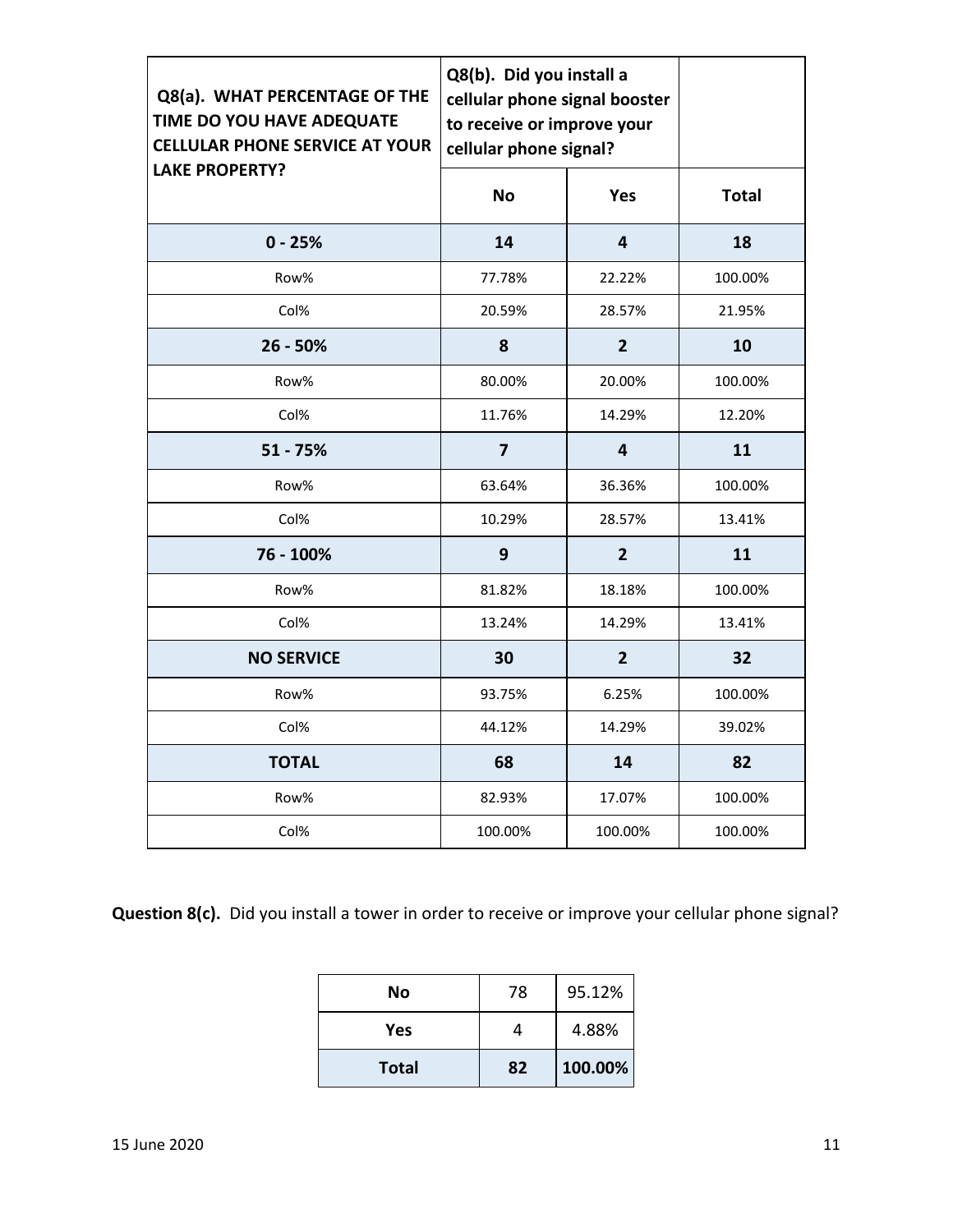| Q8(a). WHAT PERCENTAGE OF THE<br>TIME DO YOU HAVE ADEQUATE<br><b>CELLULAR PHONE SERVICE AT</b> | Q8(c). Did you install a tower<br>in order to receive or improve<br>your cellular phone signal? |                |              |
|------------------------------------------------------------------------------------------------|-------------------------------------------------------------------------------------------------|----------------|--------------|
| <b>YOUR LAKE PROPERTY?</b>                                                                     | <b>No</b>                                                                                       | <b>Yes</b>     | <b>Total</b> |
| $0 - 25%$                                                                                      | 18                                                                                              | $\bf{0}$       | 18           |
| Row%                                                                                           | 100.00%                                                                                         | 0.00%          | 100.00%      |
| Col%                                                                                           | 23.08%                                                                                          | 0.00%          | 21.95%       |
| $26 - 50%$                                                                                     | 10                                                                                              | $\mathbf 0$    | 10           |
| Row%                                                                                           | 100.00%                                                                                         | 0.00%          | 100.00%      |
| Col%                                                                                           | 12.82%                                                                                          | 0.00%          | 12.20%       |
| $51 - 75%$                                                                                     | 10                                                                                              | $\mathbf{1}$   | 11           |
| Row%                                                                                           | 90.91%                                                                                          | 9.09%          | 100.00%      |
| Col%                                                                                           | 12.82%                                                                                          | 25.00%         | 13.41%       |
| 76 - 100%                                                                                      | 10                                                                                              | $\mathbf{1}$   | 11           |
| Row%                                                                                           | 90.91%                                                                                          | 9.09%          | 100.00%      |
| Col%                                                                                           | 12.82%                                                                                          | 25.00%         | 13.41%       |
| <b>NO SERVICE</b>                                                                              | 30                                                                                              | $\overline{2}$ | 32           |
| Row%                                                                                           | 93.75%                                                                                          | 6.25%          | 100.00%      |
| Col%                                                                                           | 38.46%                                                                                          | 50.00%         | 39.02%       |
| <b>TOTAL</b>                                                                                   | 78                                                                                              | $\overline{4}$ | 82           |
| Row%                                                                                           | 95.12%                                                                                          | 4.88%          | 100.00%      |
| Col%                                                                                           | 100.00%                                                                                         | 100.00%        | 100.00%      |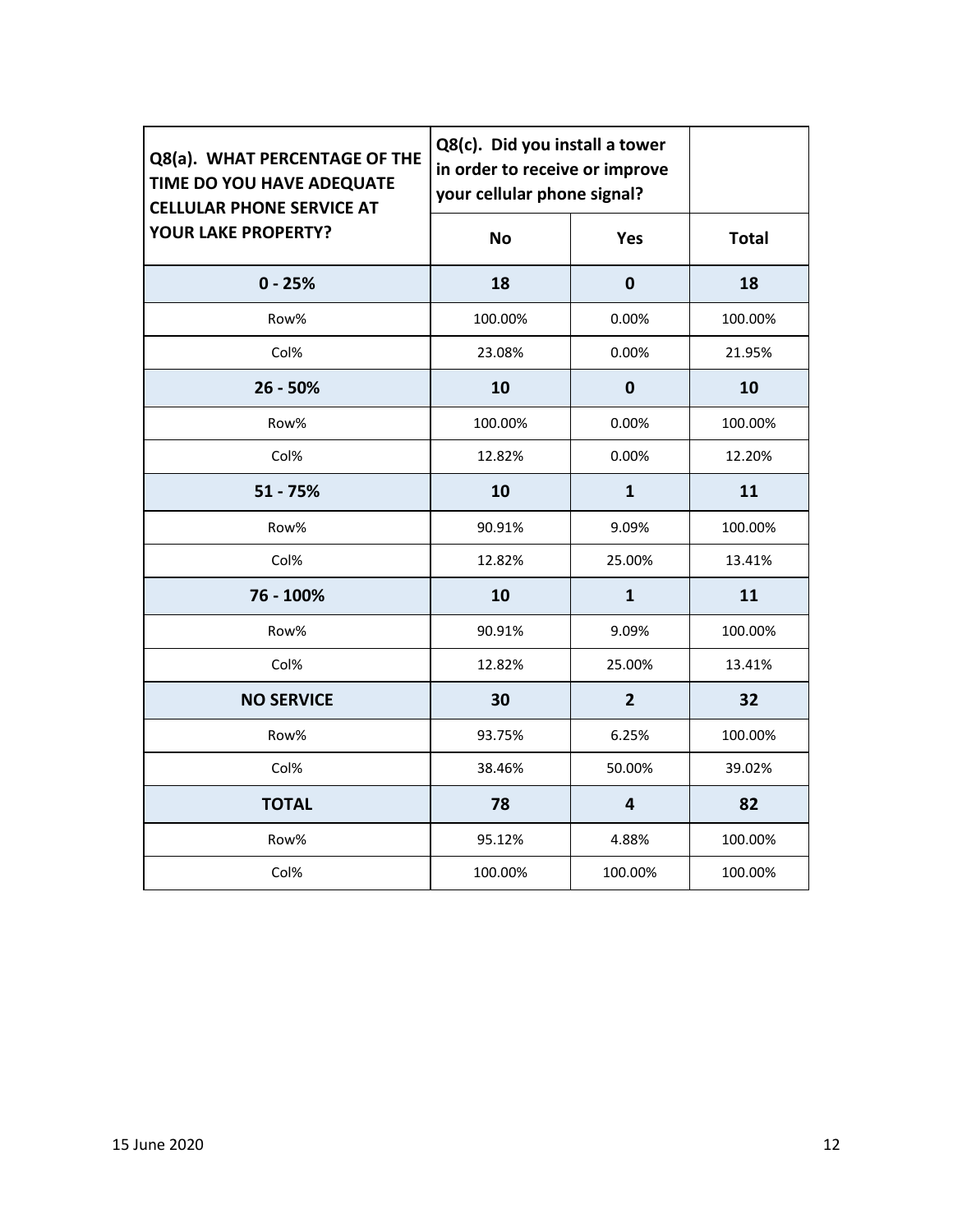**Question 8(d).** Who is your Cellular Phone {Network} Service Provider?

| <b>Total</b>         | 82             | 100.00% |
|----------------------|----------------|---------|
| Videotron            | 1              | 1.22%   |
| <b>Telus</b>         | 9              | 10.98%  |
| <b>T</b> Mobile      | $\mathbf{1}$   | 1.22%   |
| <b>Shaw</b>          | 1              | 1.22%   |
| <b>Rogers</b>        | 39             | 47.56%  |
| <b>Primus</b>        | $\mathbf{1}$   | 1.22%   |
| <b>Bell + Telus</b>  | 1              | 1.22%   |
| <b>Bell + Rogers</b> | $\overline{2}$ | 2.44%   |
| <b>Bell</b>          | 27             | 32.93%  |
|                      |                |         |

| Q8(d). WHO IS YOUR<br><b>CELLULAR PHONE</b> | Q8(a). What percentage of the time do you have<br>adequate cellular phone service at your lake property? |                         |              |              |                             |                |
|---------------------------------------------|----------------------------------------------------------------------------------------------------------|-------------------------|--------------|--------------|-----------------------------|----------------|
| {NETWORK} SERVICE<br><b>PROVIDER?</b>       | $0 - 25%$                                                                                                | $26 - 50%$              | $51 - 75%$   | 76 - 100%    | <b>NO</b><br><b>SERVICE</b> | <b>Total</b>   |
| <b>Bell</b>                                 | 10                                                                                                       | $\overline{\mathbf{4}}$ | $\mathbf 0$  | $\mathbf{1}$ | 12                          | 27             |
| Row%                                        | 37.04%                                                                                                   | 14.81%                  | 0.00%        | 3.70%        | 44.44%                      | 100.00%        |
| Col%                                        | 55.56%                                                                                                   | 40.00%                  | 0.00%        | 9.09%        | 37.50%                      | 32.93%         |
| <b>Bell + Rogers</b>                        | $\mathbf{1}$                                                                                             | $\mathbf 0$             | $\mathbf{1}$ | $\mathbf 0$  | $\mathbf 0$                 | $\overline{2}$ |
| Row%                                        | 50.00%                                                                                                   | 0.00%                   | 50.00%       | 0.00%        | 0.00%                       | 100.00%        |
| Col%                                        | 5.56%                                                                                                    | 0.00%                   | 9.09%        | 0.00%        | 0.00%                       | 2.44%          |
| <b>Bell + Telus</b>                         | 0                                                                                                        | $\mathbf 0$             | $\mathbf 0$  | $\bf{0}$     | $\mathbf{1}$                | 1              |
| Row%                                        | 0.00%                                                                                                    | 0.00%                   | 0.00%        | 0.00%        | 100.00%                     | 100.00%        |
| Col%                                        | 0.00%                                                                                                    | 0.00%                   | 0.00%        | 0.00%        | 3.13%                       | 1.22%          |
| <b>Primus</b>                               | $\bf{0}$                                                                                                 | $\mathbf{1}$            | $\mathbf 0$  | $\mathbf 0$  | $\bf{0}$                    | 1              |
| Row%                                        | 0.00%                                                                                                    | 100.00%                 | 0.00%        | 0.00%        | 0.00%                       | 100.00%        |
| Col%                                        | 0.00%                                                                                                    | 10.00%                  | 0.00%        | 0.00%        | 0.00%                       | 1.22%          |
| <b>Rogers</b>                               | 5                                                                                                        | 3                       | 8            | 10           | 13                          | 39             |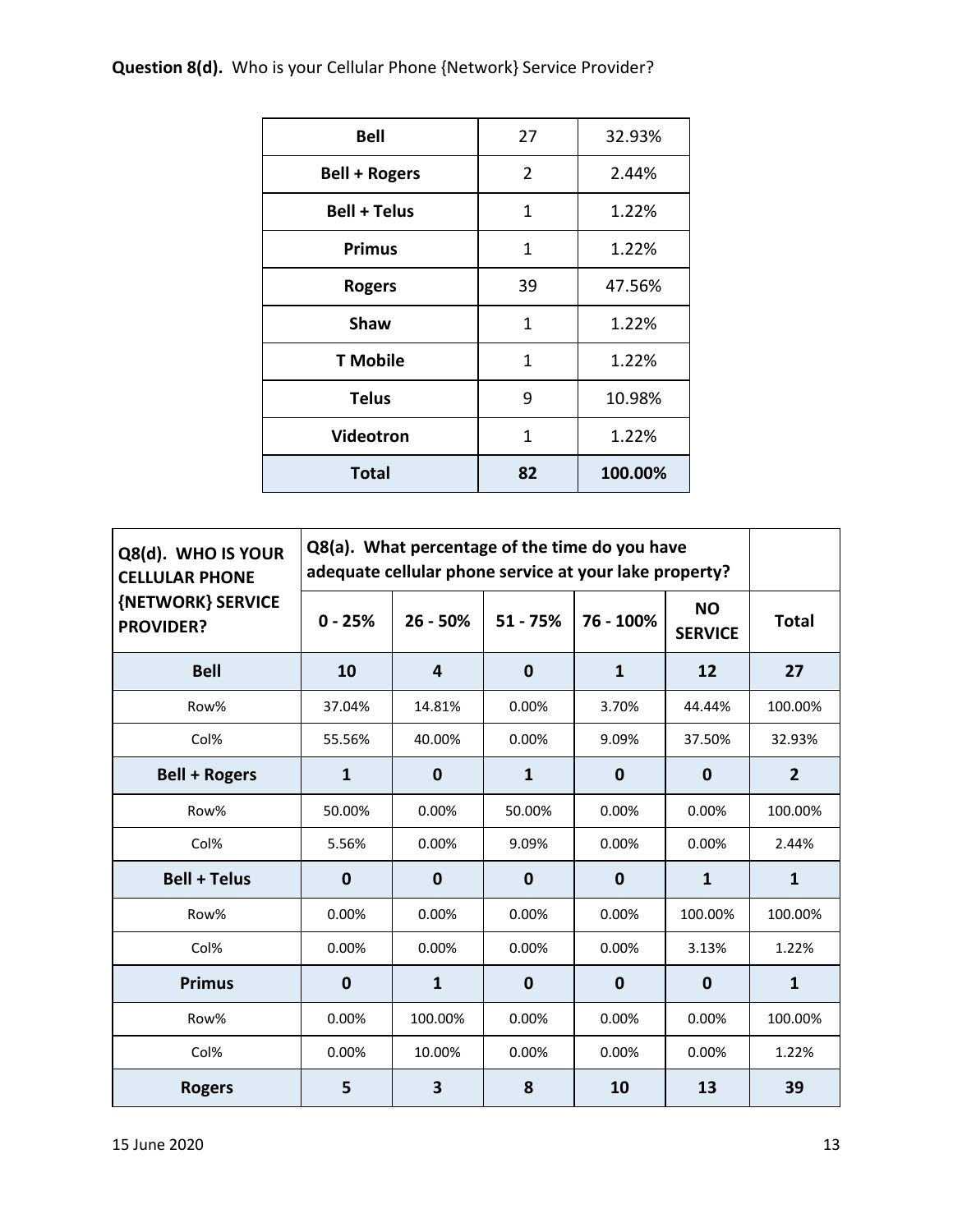| Row%             | 12.82%       | 7.69%        | 20.51%           | 25.64%           | 33.33%       | 100.00%      |
|------------------|--------------|--------------|------------------|------------------|--------------|--------------|
| Col%             | 27.78%       | 30.00%       | 72.73%           | 90.91%           | 40.63%       | 47.56%       |
| <b>Shaw</b>      | $\mathbf 0$  | $\mathbf 0$  | $\mathbf 0$      | $\boldsymbol{0}$ | $\mathbf{1}$ | $\mathbf{1}$ |
| Row%             | 0.00%        | 0.00%        | 0.00%            | 0.00%            | 100.00%      | 100.00%      |
| Col%             | 0.00%        | 0.00%        | 0.00%            | 0.00%            | 3.13%        | 1.22%        |
| <b>T</b> Mobile  | $\mathbf{1}$ | $\mathbf 0$  | $\boldsymbol{0}$ | $\boldsymbol{0}$ | $\mathbf 0$  | $\mathbf{1}$ |
| Row%             | 100.00%      | 0.00%        | 0.00%            | 0.00%            | 0.00%        | 100.00%      |
| Col%             | 5.56%        | 0.00%        | 0.00%            | 0.00%            | 0.00%        | 1.22%        |
| <b>Telus</b>     | $\mathbf{1}$ | $\mathbf{1}$ | $\overline{2}$   | $\boldsymbol{0}$ | 5            | 9            |
| Row%             | 11.11%       | 11.11%       | 22.22%           | 0.00%            | 55.56%       | 100.00%      |
| Col%             | 5.56%        | 10.00%       | 18.18%           | 0.00%            | 15.63%       | 10.98%       |
| <b>Videotron</b> | $\mathbf 0$  | $\mathbf{1}$ | $\boldsymbol{0}$ | $\mathbf 0$      | $\mathbf 0$  | $\mathbf{1}$ |
| Row%             | 0.00%        | 100.00%      | 0.00%            | 0.00%            | 0.00%        | 100.00%      |
| Col%             | 0.00%        | 10.00%       | 0.00%            | 0.00%            | 0.00%        | 1.22%        |
| <b>TOTAL</b>     | 18           | 10           | 11               | 11               | 32           | 82           |
| Row%             | 21.95%       | 12.20%       | 13.41%           | 13.41%           | 39.02%       | 100.00%      |
| Col%             | 100.00%      | 100.00%      | 100.00%          | 100.00%          | 100.00%      | 100.00%      |

**Question 8(e).** Have you ever had the need to call 911 from your cellular phone at your lake property?

| No           | 71 | 86.59%  |
|--------------|----|---------|
| Yes          | 11 | 13.41%  |
| <b>Total</b> | 82 | 100.00% |

**Question 8(e)i.** Were you successful in reaching 911 from your cellular phone at your lake property?

| No           |    | 63.64%  |
|--------------|----|---------|
| Yes          |    | 36.36%  |
| <b>Total</b> | 11 | 100.00% |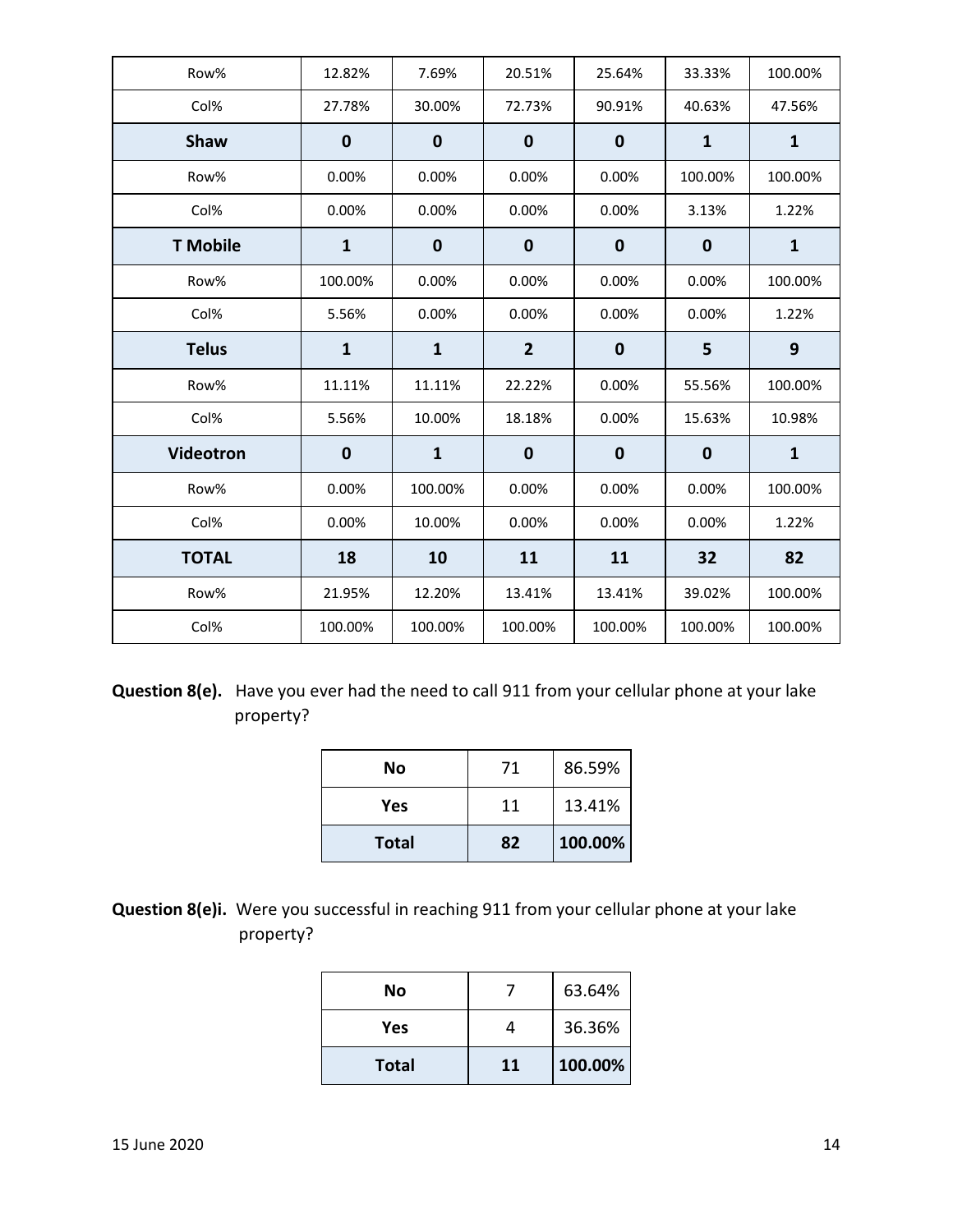| Q8(d). WHO IS YOUR<br><b>CELLULAR PHONE</b><br>{NETWORK} SERVICE | Q8(e)i. Were you successful in<br>reaching 911 from your cellular<br>phone at your lake property? |              |                |
|------------------------------------------------------------------|---------------------------------------------------------------------------------------------------|--------------|----------------|
| <b>PROVIDER?</b>                                                 | <b>No</b>                                                                                         | Yes          | <b>Total</b>   |
| <b>Bell</b>                                                      | 1                                                                                                 | $\mathbf{1}$ | $\overline{2}$ |
| Row%                                                             | 50.00%                                                                                            | 50.00%       | 100.00%        |
| Col%                                                             | 14.29%                                                                                            | 25.00%       | 18.18%         |
| <b>Bell + Rogers</b>                                             | 1                                                                                                 | $\mathbf 0$  | $\mathbf{1}$   |
| Row%                                                             | 100.00%                                                                                           | 0.00%        | 100.00%        |
| Col%                                                             | 14.29%                                                                                            | 0.00%        | 9.09%          |
| <b>Rogers</b>                                                    | $\overline{2}$                                                                                    | 3            | 5              |
| Row%                                                             | 40.00%                                                                                            | 60.00%       | 100.00%        |
| Col%                                                             | 28.57%                                                                                            | 75.00%       | 45.45%         |
| <b>Telus</b>                                                     | 3                                                                                                 | $\mathbf 0$  | 3              |
| Row%                                                             | 100.00%                                                                                           | 0.00%        | 100.00%        |
| Col%                                                             | 42.86%                                                                                            | 0.00%        | 27.27%         |
| <b>TOTAL</b>                                                     | 7                                                                                                 | 4            | 11             |
| Row%                                                             | 63.64%                                                                                            | 36.36%       | 100.00%        |
| Col%                                                             | 100.00%                                                                                           | 100.00%      | 100.00%        |

**Question 8(f).** Do you utilize a USA-based Cellular Phone Service Provider while at your lake property?

| No           | 79 | 96.34%  |
|--------------|----|---------|
| Yes          | 3  | 3.66%   |
| <b>Total</b> | 82 | 100.00% |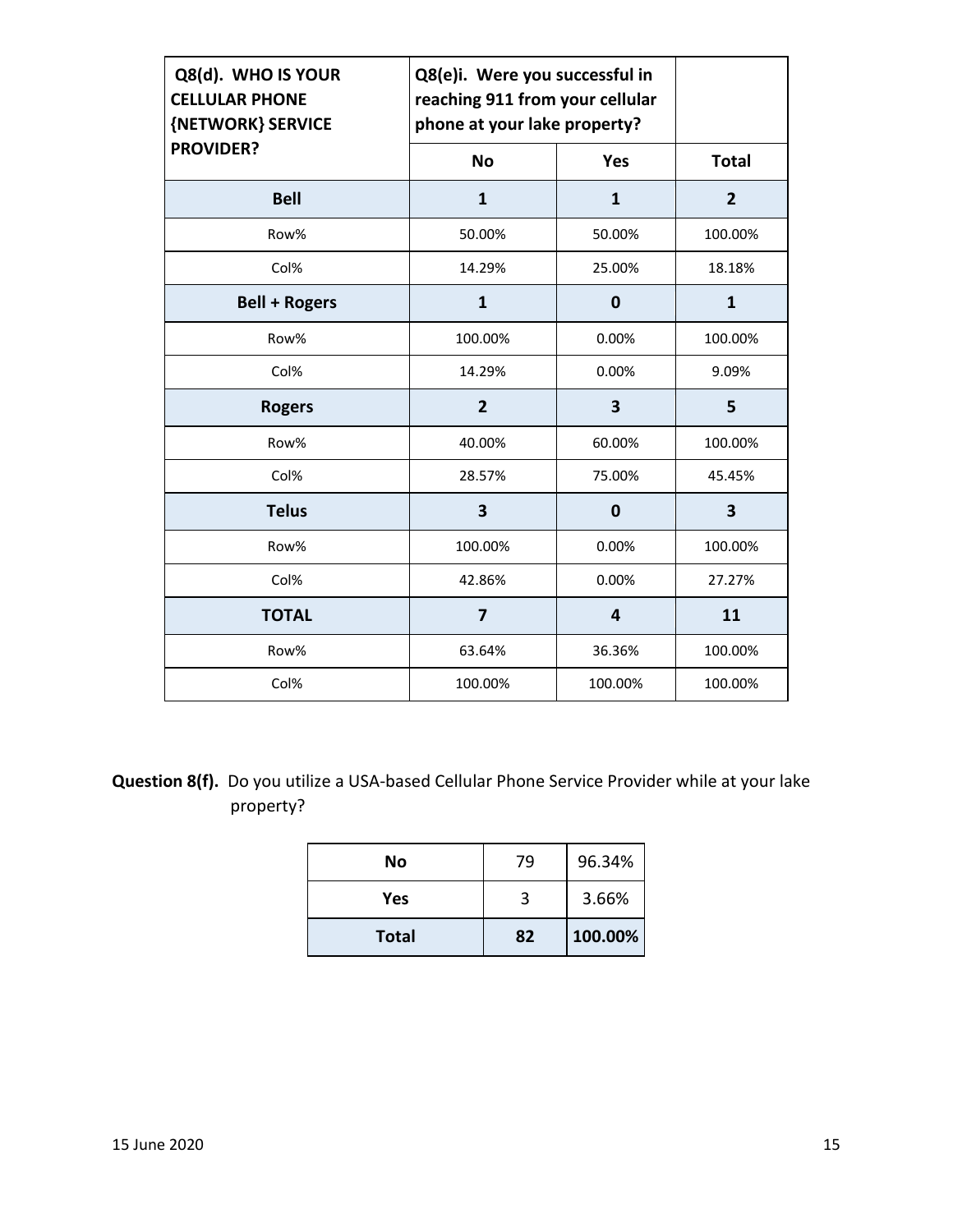| Q8(f). DO YOU UTILIZE A USA-<br><b>BASED CELLULAR PHONE SERVICE</b><br><b>PROVIDER WHILE AT YOUR LAKE</b> | Q8(g). Do you have a<br><b>Canadian home</b><br>address? |            |              |
|-----------------------------------------------------------------------------------------------------------|----------------------------------------------------------|------------|--------------|
| <b>PROPERTY?</b>                                                                                          | <b>No</b>                                                | <b>Yes</b> | <b>Total</b> |
| <b>No</b>                                                                                                 | 1                                                        | 78         | 79           |
| Row%                                                                                                      | 1.27%                                                    | 98.73%     | 100.00%      |
| Col%                                                                                                      | 100.00%                                                  | 96.30%     | 96.34%       |
| <b>Yes</b>                                                                                                | 0                                                        | 3          | 3            |
| Row%                                                                                                      | 0.00%                                                    | 100.00%    | 100.00%      |
| Col%                                                                                                      | $0.00\%$                                                 | 3.70%      | 3.66%        |
| <b>TOTAL</b>                                                                                              | 1                                                        | 81         | 82           |
| Row%                                                                                                      | 1.22%                                                    | 98.78%     | 100.00%      |
| Col%                                                                                                      | 100.00%                                                  | 100.00%    | 100.00%      |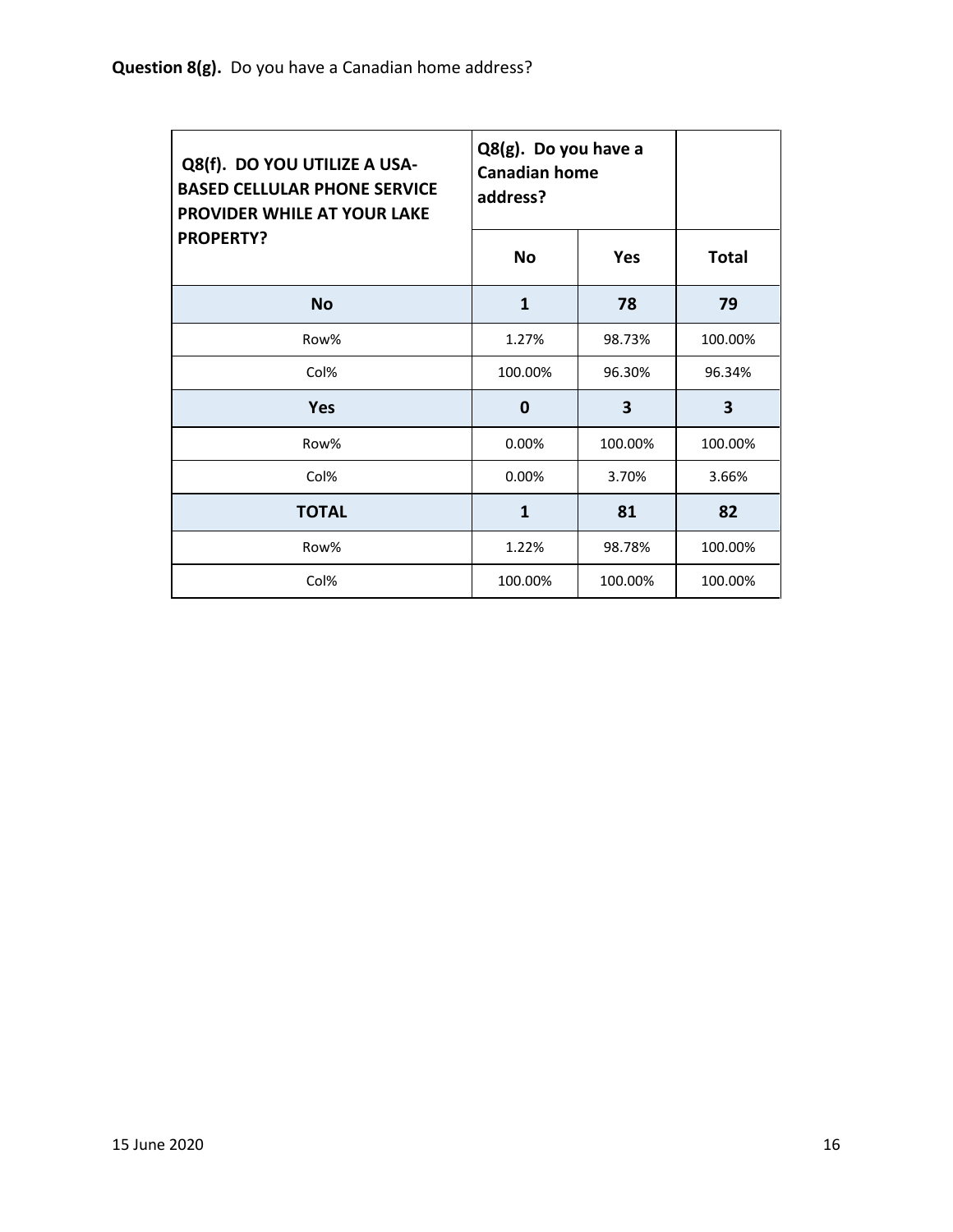# **Internet Service Coverage Questions and Responses**

**Question 9.** Do you have internet service at your lake property?

| No because of service coverage limitations | 27 | 37.50%  |
|--------------------------------------------|----|---------|
| No by choice                               | 16 | 22.22%  |
| Yes                                        | 29 | 40.28%  |
| <b>Total</b>                               | 72 | 100.00% |

**Quesiton 9(a).** What percentage of the time do you have adequate internet service at your lake property?

| $0 - 25%$         | 1              | 1.79%   |
|-------------------|----------------|---------|
| $26 - 50%$        | $\overline{2}$ | 3.57%   |
| $51 - 75%$        | 8              | 14.29%  |
| 76 - 100%         | 18             | 32.14%  |
| <b>NO SERVICE</b> | 27             | 48.21%  |
| <b>Total</b>      | 56             | 100.00% |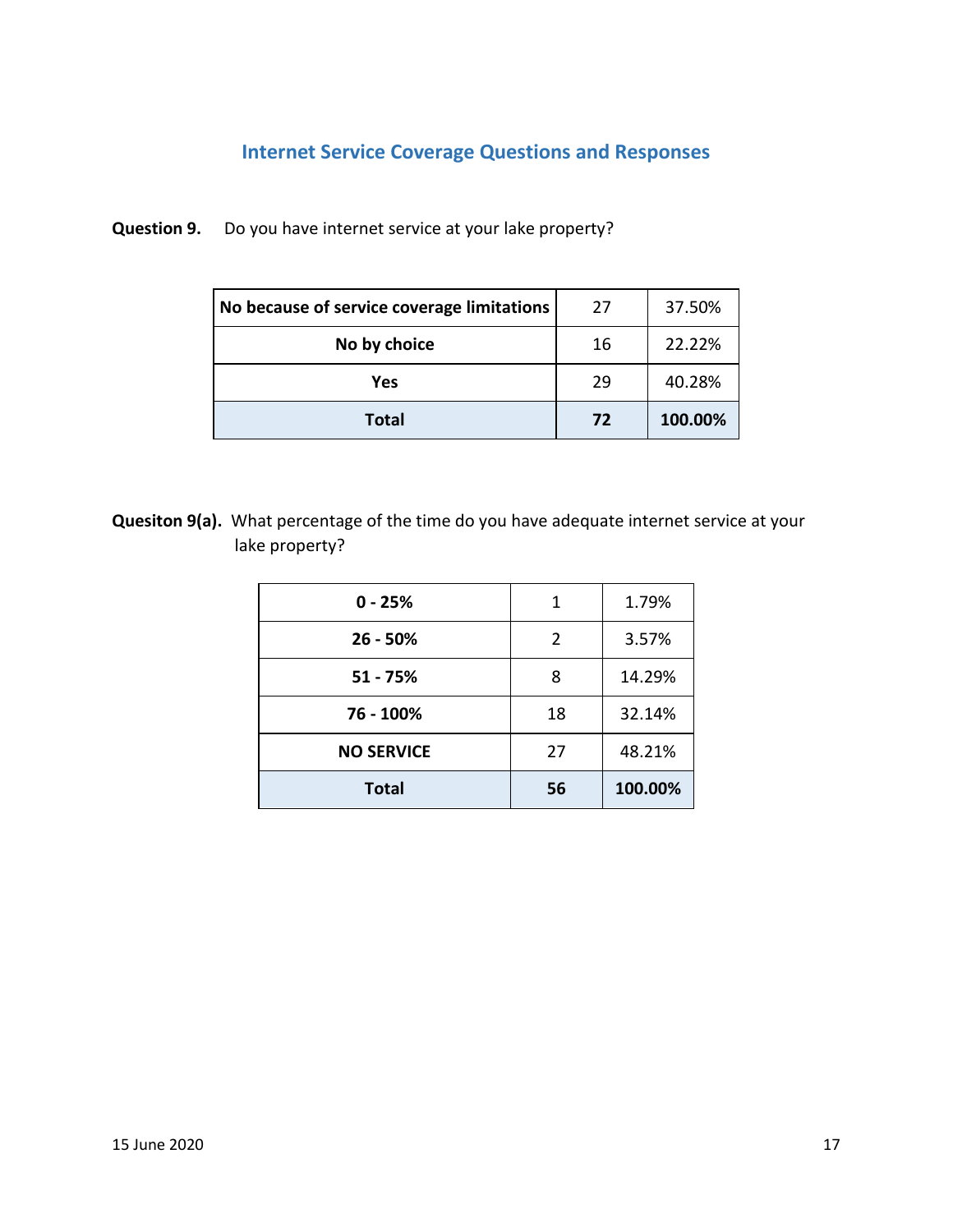| Q9(a). WHAT PERCENTAGE OF THE<br>TIME DO YOU HAVE ADEQUATE<br><b>INTERNET SERVICE AT YOUR LAKE</b> | property?        | Q7. Do you ever telecommute<br>(work from home) at your lake |                |
|----------------------------------------------------------------------------------------------------|------------------|--------------------------------------------------------------|----------------|
| <b>PROPERTY?</b>                                                                                   | <b>No</b>        | Yes                                                          | <b>Total</b>   |
| $0 - 25%$                                                                                          | $\mathbf 0$      | $\mathbf{1}$                                                 | $\mathbf{1}$   |
| Row%                                                                                               | 0.00%            | 100.00%                                                      | 100.00%        |
| Col%                                                                                               | 0.00%            | 3.33%                                                        | 1.79%          |
| $26 - 50%$                                                                                         | $\boldsymbol{0}$ | $\overline{2}$                                               | $\overline{2}$ |
| Row%                                                                                               | 0.00%            | 100.00%                                                      | 100.00%        |
| Col%                                                                                               | 0.00%            | 6.67%                                                        | 3.57%          |
| $51 - 75%$                                                                                         | $\mathbf{1}$     | $\overline{7}$                                               | 8              |
| Row%                                                                                               | 12.50%           | 87.50%                                                       | 100.00%        |
| Col%                                                                                               | 3.85%            | 23.33%                                                       | 14.29%         |
| 76 - 100%                                                                                          | $\mathbf{9}$     | 9                                                            | 18             |
| Row%                                                                                               | 50.00%           | 50.00%                                                       | 100.00%        |
| Col%                                                                                               | 34.62%           | 30.00%                                                       | 32.14%         |
| <b>NO SERVICE</b>                                                                                  | 16               | 11                                                           | 27             |
| Row%                                                                                               | 59.26%           | 40.74%                                                       | 100.00%        |
| Col%                                                                                               | 61.54%           | 36.67%                                                       | 48.21%         |
| <b>TOTAL</b>                                                                                       | 26               | 30                                                           | 56             |
| Row%                                                                                               | 46.43%           | 53.57%                                                       | 100.00%        |
| Col%                                                                                               | 100.00%          | 100.00%                                                      | 100.00%        |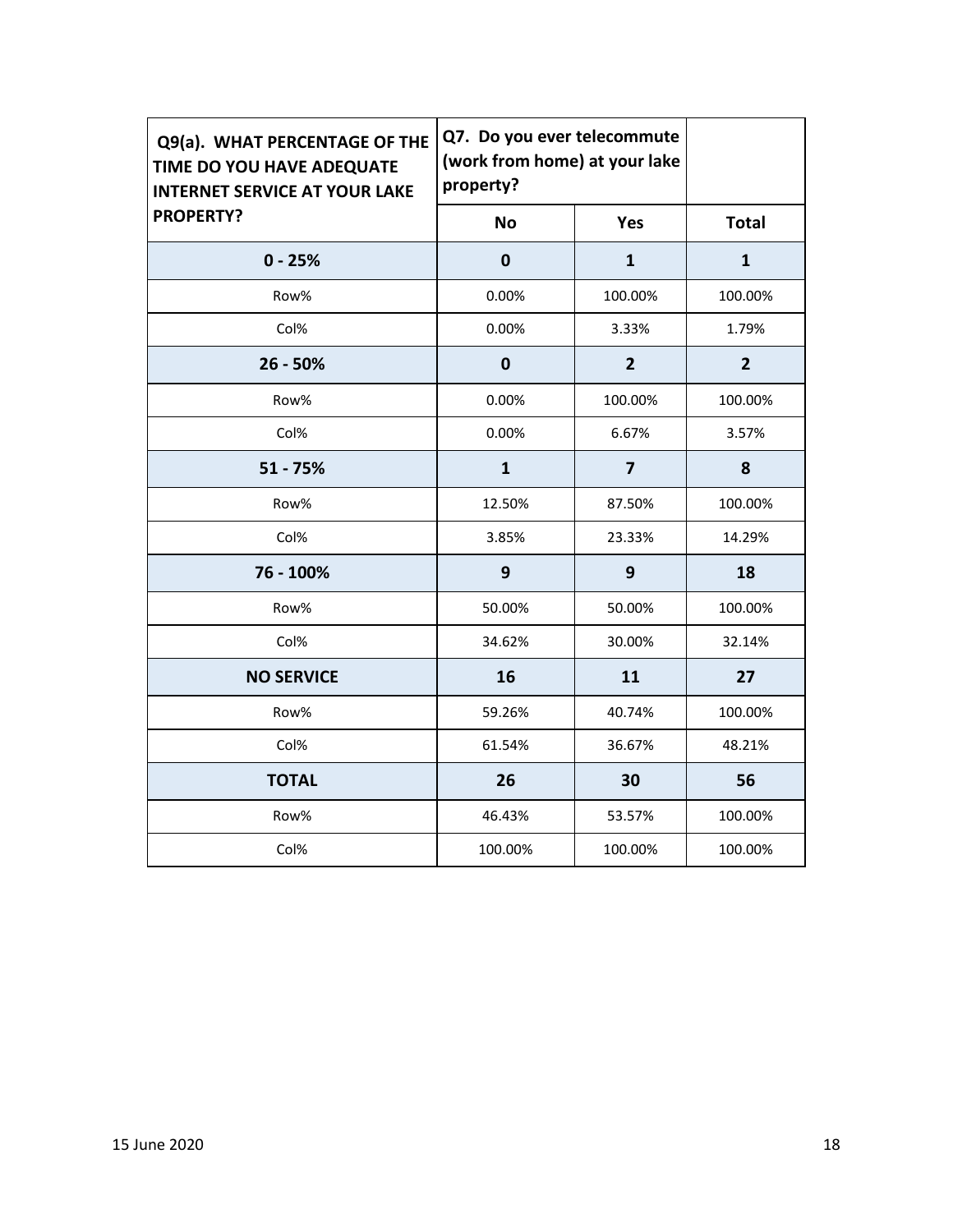# **Question 9(b).** Who is your Internet Service Provider at your lake property?

| <b>Rogers</b>             | 4  | 7.15%   |
|---------------------------|----|---------|
| <b>Storm</b>              | 13 | 23.21%  |
| <b>WTC Communications</b> | 1  | 1.79%   |
| <b>Xplornet</b>           | 11 | 19.64%  |
| N/A                       | 27 | 48.21%  |
| <b>Total</b>              | 56 | 100.00% |

| Q9(b). WHO IS YOUR<br><b>INTERNET SERVICE</b>    | Q9(a). What percentage of the time do you have<br>adequate internet service at your lake property? |                |                         |                         |                             |              |
|--------------------------------------------------|----------------------------------------------------------------------------------------------------|----------------|-------------------------|-------------------------|-----------------------------|--------------|
| <b>PROVIDER AT YOUR</b><br><b>LAKE PROPERTY?</b> | $0 - 25%$                                                                                          | $26 - 50%$     | $51 - 75%$              | 76 - 100%               | <b>NO</b><br><b>SERVICE</b> | <b>Total</b> |
| <b>Rogers</b>                                    | $\mathbf 0$                                                                                        | $\mathbf 0$    | $\mathbf{1}$            | $\overline{\mathbf{3}}$ | $\boldsymbol{0}$            | 4            |
| Row%                                             | 0.00%                                                                                              | 0.00%          | 25.00%                  | 75.00%                  | 0.00%                       | 100.00%      |
| Col%                                             | 0.00%                                                                                              | 0.00%          | 12.50%                  | 16.67%                  | 0.00%                       | 7.15%        |
| <b>Storm</b>                                     | $\mathbf 0$                                                                                        | $\mathbf 0$    | $\overline{\mathbf{3}}$ | 10                      | $\mathbf 0$                 | 13           |
| Row%                                             | 0.00%                                                                                              | 0.00%          | 23.08%                  | 76.92%                  | 0.00%                       | 100.00%      |
| Col%                                             | 0.00%                                                                                              | 0.00%          | 37.50%                  | 55.56%                  | 0.00%                       | 23.21%       |
| <b>WTC Communications</b>                        | $\mathbf 0$                                                                                        | $\mathbf{1}$   | $\mathbf 0$             | $\bf{0}$                | $\mathbf 0$                 | $\mathbf{1}$ |
| Row%                                             | 0.00%                                                                                              | 100.00%        | 0.00%                   | 0.00%                   | 0.00%                       | 100.00%      |
| Col%                                             | 0.00%                                                                                              | 50.00%         | 0.00%                   | 0.00%                   | 0.00%                       | 1.79%        |
| <b>Xplornet</b>                                  | $\mathbf{1}$                                                                                       | $\mathbf{1}$   | $\overline{4}$          | 5                       | $\bf{0}$                    | 11           |
| Row%                                             | 9.09%                                                                                              | 9.09%          | 36.36%                  | 45.45%                  | 0.00%                       | 100.00%      |
| Col%                                             | 100.00%                                                                                            | 50.00%         | 50.00%                  | 27.78%                  | 0.00%                       | 19.64%       |
| N/A                                              | $\mathbf 0$                                                                                        | $\pmb{0}$      | $\mathbf 0$             | $\mathbf 0$             | 27                          | 27           |
| Row%                                             | 0.00%                                                                                              | 0.00%          | 0.00%                   | 0.00%                   | 100.00%                     | 100.00%      |
| Col%                                             | 0.00%                                                                                              | 0.00%          | 0.00%                   | 0.00%                   | 100.00%                     | 48.21%       |
| <b>TOTAL</b>                                     | $\mathbf{1}$                                                                                       | $\overline{2}$ | 8                       | 18                      | 27                          | 56           |
| Row%                                             | 1.79%                                                                                              | 3.57%          | 14.29%                  | 32.14%                  | 48.21%                      | 100.00%      |
| Col%                                             | 100.00%                                                                                            | 100.00%        | 100.00%                 | 100.00%                 | 100.00%                     | 100.00%      |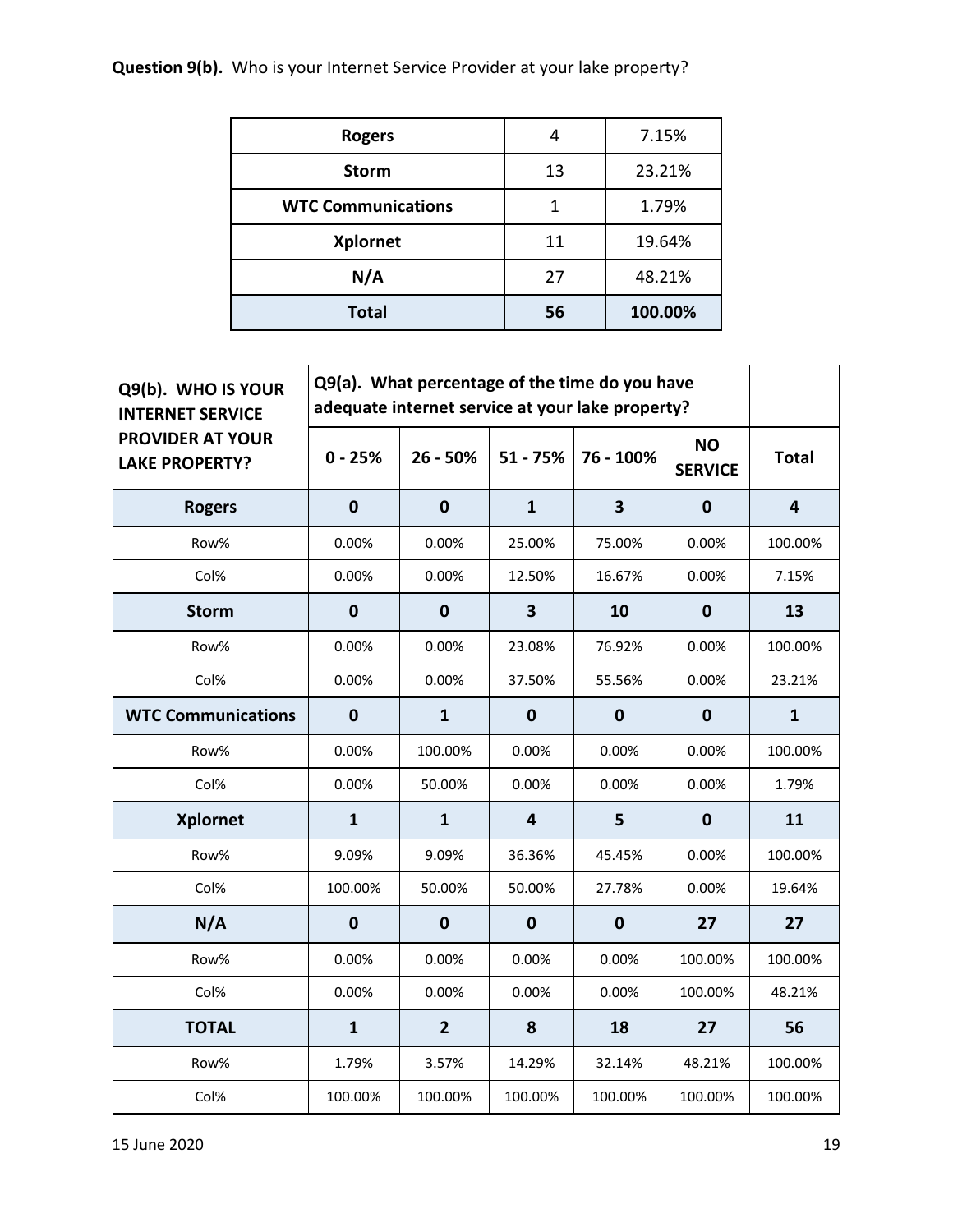**Question 9(c).** What type of internet do you have at your lake property?

| Q9(b). WHO IS YOUR<br><b>INTERNET SERVICE</b>    | Q9(c). What type of internet do you have at your<br>lake property? |                  |                              |             |                |
|--------------------------------------------------|--------------------------------------------------------------------|------------------|------------------------------|-------------|----------------|
| <b>PROVIDER AT YOUR</b><br><b>LAKE PROPERTY?</b> | <b>Fixed</b><br><b>Wireless</b>                                    | <b>Satellite</b> | Turbo /<br><b>Rocket Hub</b> | N/A         | <b>Total</b>   |
| <b>Rogers</b>                                    | $\mathbf 0$                                                        | $\mathbf 0$      | $\overline{4}$               | $\mathbf 0$ | $\overline{4}$ |
| Row%                                             | 0.00%                                                              | 0.00%            | 100.00%                      | 0.00%       | 100.00%        |
| Col%                                             | 0.00%                                                              | 0.00%            | 100.00%                      | 0.00%       | 7.14%          |
| <b>Storm</b>                                     | 11                                                                 | $\overline{2}$   | $\mathbf 0$                  | $\mathbf 0$ | 13             |
| Row%                                             | 84.62%                                                             | 15.38%           | 0.00%                        | 0.00%       | 100.00%        |
| Col%                                             | 84.62%                                                             | 16.67%           | 0.00%                        | 0.00%       | 23.21%         |
| <b>WTC Communications</b>                        | $\mathbf{1}$                                                       | $\mathbf 0$      | $\bf{0}$                     | $\mathbf 0$ | $\mathbf{1}$   |
| Row%                                             | 100.00%                                                            | 0.00%            | 0.00%                        | 0.00%       | 100.00%        |
| Col%                                             | 7.69%                                                              | 0.00%            | 0.00%                        | 0.00%       | 1.79%          |
| <b>Xplornet</b>                                  | $\mathbf{1}$                                                       | 10               | $\mathbf 0$                  | $\mathbf 0$ | 11             |
| Row%                                             | 9.09%                                                              | 90.91%           | 0.00%                        | 0.00%       | 100.00%        |
| Col%                                             | 7.69%                                                              | 83.33%           | 0.00%                        | 0.00%       | 19.64%         |
| N/A                                              | $\mathbf 0$                                                        | $\mathbf 0$      | $\bf{0}$                     | 27          | 27             |
| Row%                                             | 0.00%                                                              | 0.00%            | 0.00%                        | 100.00%     | 100.00%        |
| Col%                                             | 0.00%                                                              | 0.00%            | 0.00%                        | 100.00%     | 48.21%         |
| <b>TOTAL</b>                                     | 13                                                                 | 12               | $\overline{4}$               | 27          | 56             |
| Row%                                             | 23.21%                                                             | 21.43%           | 7.14%                        | 48.21%      | 100.00%        |
| Col%                                             | 100.00%                                                            | 100.00%          | 100.00%                      | 100.00%     | 100.00%        |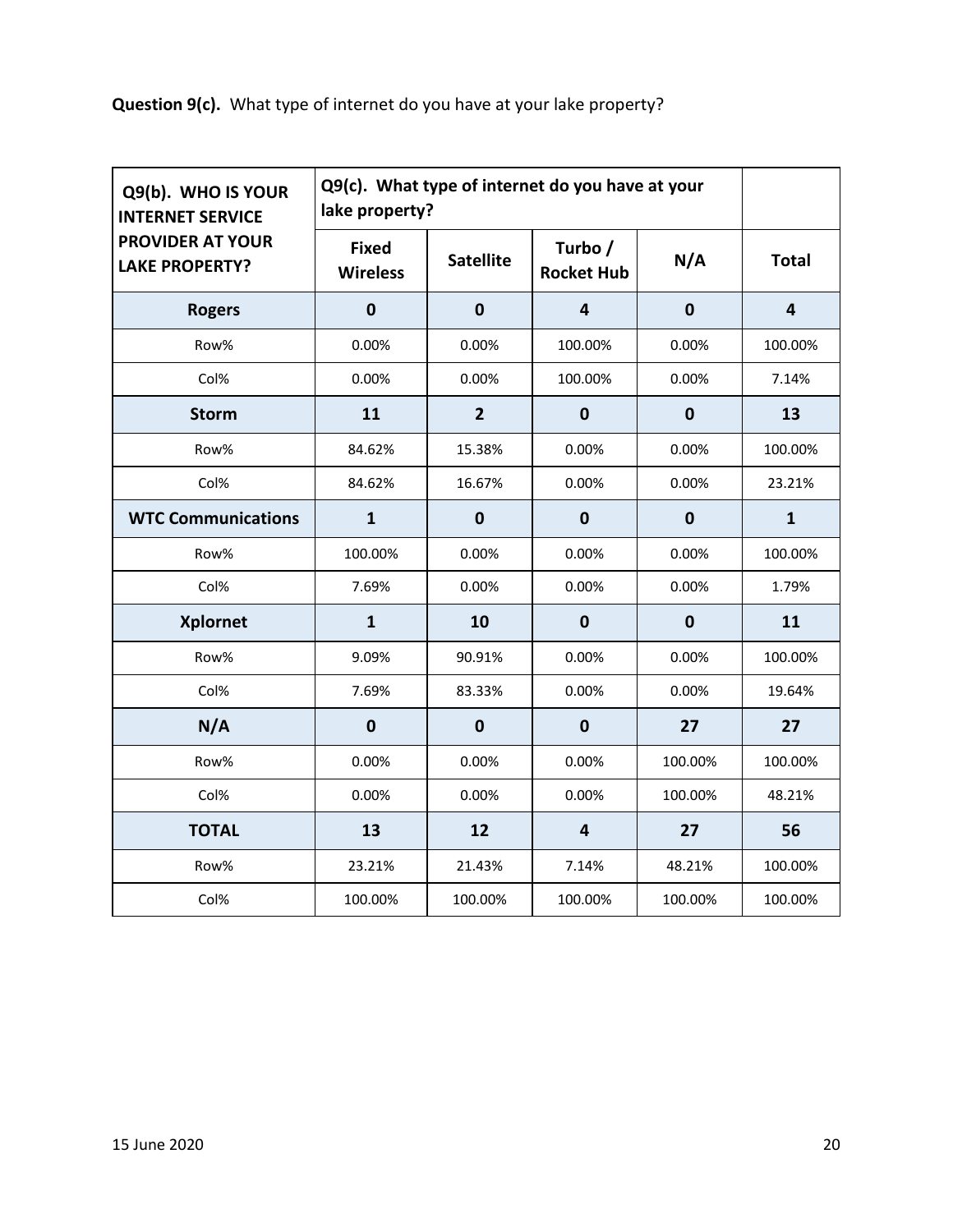**Question 9(d).** Did you install a tower in order to receive or improve your internet signal?

| No           | 47 | 83.93%  |
|--------------|----|---------|
| Yes          | q  | 16.07%  |
| <b>Total</b> | 56 | 100.00% |

| Q9(a). WHAT PERCENTAGE<br>OF THE TIME DO YOU HAVE<br><b>ADEQUATE INTERNET</b> | Q9(d). Did you install a tower in<br>order to receive or improve your<br>internet service? |                |                |
|-------------------------------------------------------------------------------|--------------------------------------------------------------------------------------------|----------------|----------------|
| <b>SERVICE AT YOUR LAKE</b><br><b>PROPERTY?</b>                               | <b>No</b>                                                                                  | Yes            | <b>Total</b>   |
| $0 - 25%$                                                                     | $\mathbf{1}$                                                                               | $\mathbf 0$    | $\mathbf{1}$   |
| Row%                                                                          | 100.00%                                                                                    | 0.00%          | 100.00%        |
| Col%                                                                          | 2.13%                                                                                      | 0.00%          | 1.79%          |
| 26 - 50%                                                                      | $\overline{2}$                                                                             | $\mathbf 0$    | $\overline{2}$ |
| Row%                                                                          | 100.00%                                                                                    | 0.00%          | 100.00%        |
| Col%                                                                          | 4.26%                                                                                      | 0.00%          | 3.57%          |
| $51 - 75%$                                                                    | 6                                                                                          | $\overline{2}$ | 8              |
| Row%                                                                          | 75.00%                                                                                     | 25.00%         | 100.00%        |
| Col%                                                                          | 12.77%                                                                                     | 22.22%         | 14.29%         |
| 76 - 100%                                                                     | 11                                                                                         | $\overline{7}$ | 18             |
| Row%                                                                          | 61.11%                                                                                     | 38.89%         | 100.00%        |
| Col%                                                                          | 23.40%                                                                                     | 77.78%         | 32.14%         |
| <b>NO SERVICE</b>                                                             | 27                                                                                         | $\mathbf 0$    | 27             |
| Row%                                                                          | 100.00%                                                                                    | 0.00%          | 100.00%        |
| Col%                                                                          | 57.45%                                                                                     | 0.00%          | 48.21%         |
| <b>TOTAL</b>                                                                  | 47                                                                                         | 9              | 56             |
| Row%                                                                          | 83.93%                                                                                     | 16.07%         | 100.00%        |
| Col%                                                                          | 100.00%                                                                                    | 100.00%        | 100.00%        |